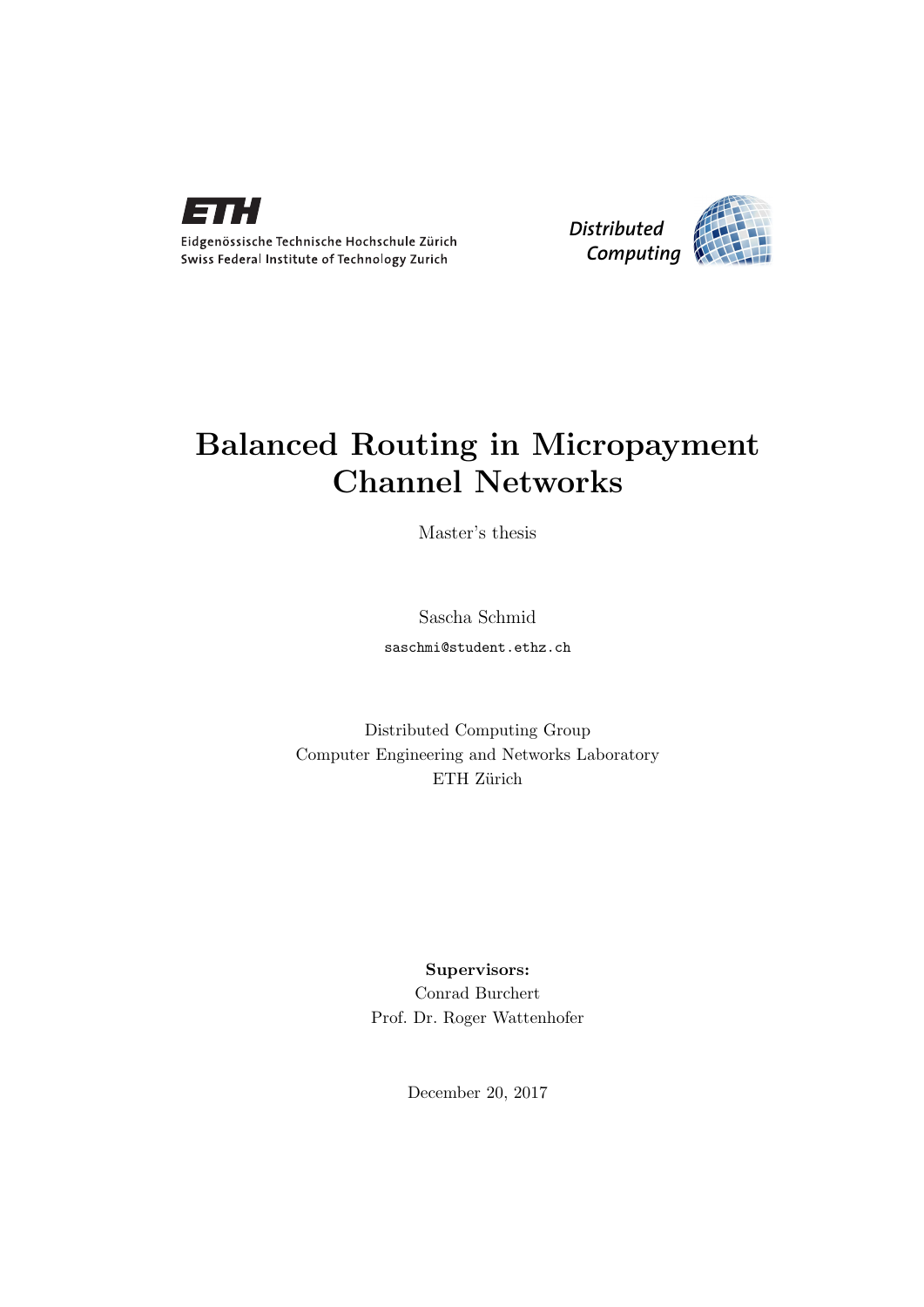# Abstract

<span id="page-1-0"></span>Cryptocurrencies like Bitcoin have scalability problems. To overcome this, micropayment channels have been proposed, which can be used to generate a payment network where off-chain transactions are forwarded over multiple nodes. This thesis presents a routing algorithm that has a small memory footprint and balances the network edges. We use forwarding fees as incentives to participate and to steer the traffic. The core idea of the algorithm builds on multiple combined minimum spanning trees providing approximate routing information. Our simulations show that the algorithm scales well to big networks of at least a hundred thousand nodes and provides balance to the edges to guarantee a long lasting good performance.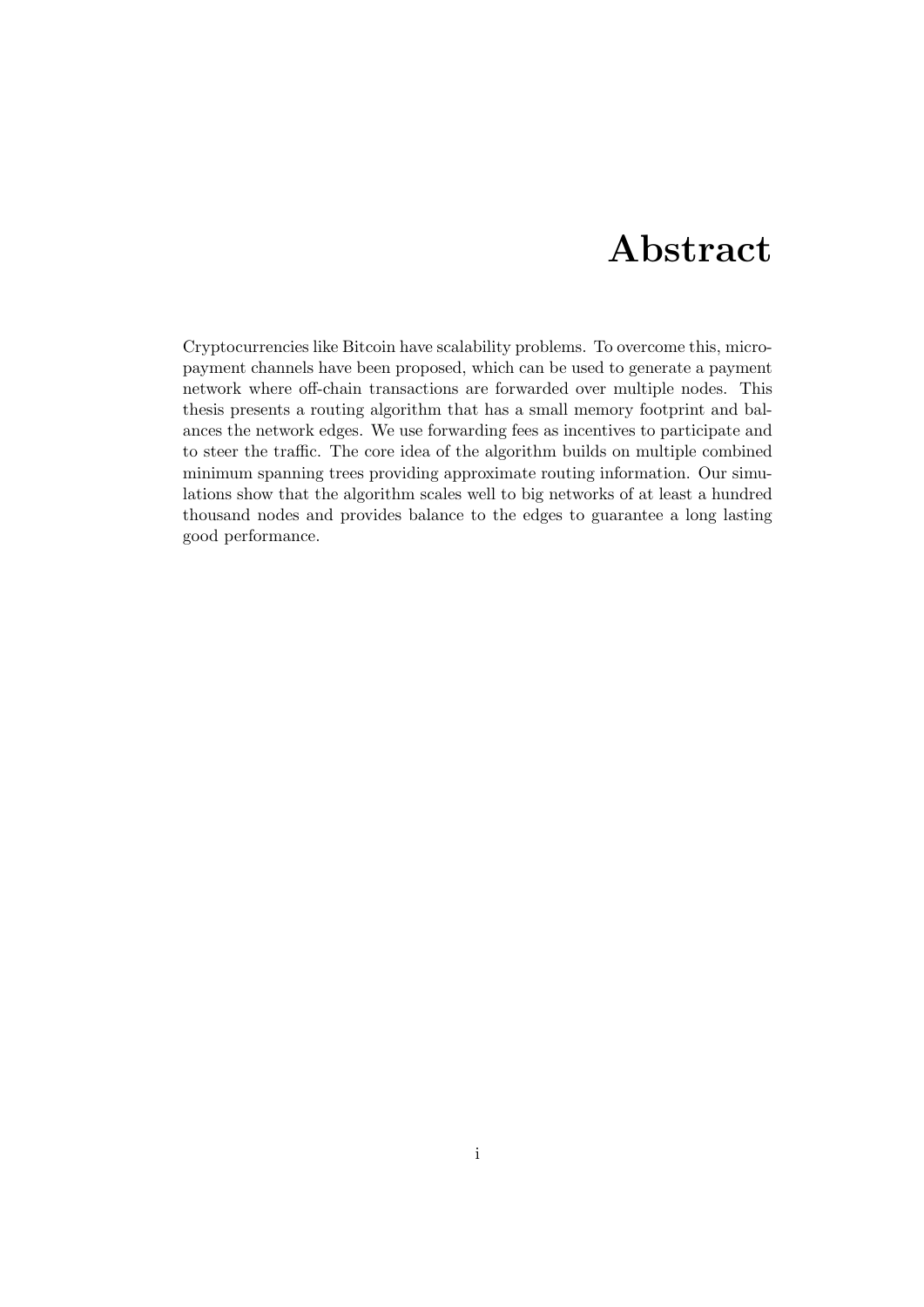# **Contents**

| Abstract<br>i       |                     |                   |                |
|---------------------|---------------------|-------------------|----------------|
| 1.                  |                     | Introduction      | $\mathbf{1}$   |
|                     | 1.1                 |                   | $\overline{2}$ |
| $\bf{2}$            |                     | Algorithm         | 4              |
|                     | 2.1                 |                   | $\overline{4}$ |
|                     | 2.2                 |                   | $\overline{7}$ |
|                     | 2.3                 |                   | 12             |
|                     |                     | 2.3.1             | 12             |
|                     |                     | 2.3.2             | 13             |
|                     |                     | 2.3.3             | 14             |
|                     |                     | 2.3.4             | 14             |
|                     |                     | 2.3.5             | 15             |
| 3                   |                     | <b>Simulation</b> | 16             |
|                     | 3.1                 | <b>Metrics</b>    | 16             |
|                     | 3.2                 |                   | 17             |
|                     | 3.3                 |                   | 18             |
|                     | 3.4                 |                   | 19             |
| 4                   | <b>Related Work</b> |                   |                |
| 5                   | <b>Discussion</b>   |                   |                |
| 6                   |                     | <b>Conclusion</b> | 26             |
| <b>Bibliography</b> |                     |                   | 27             |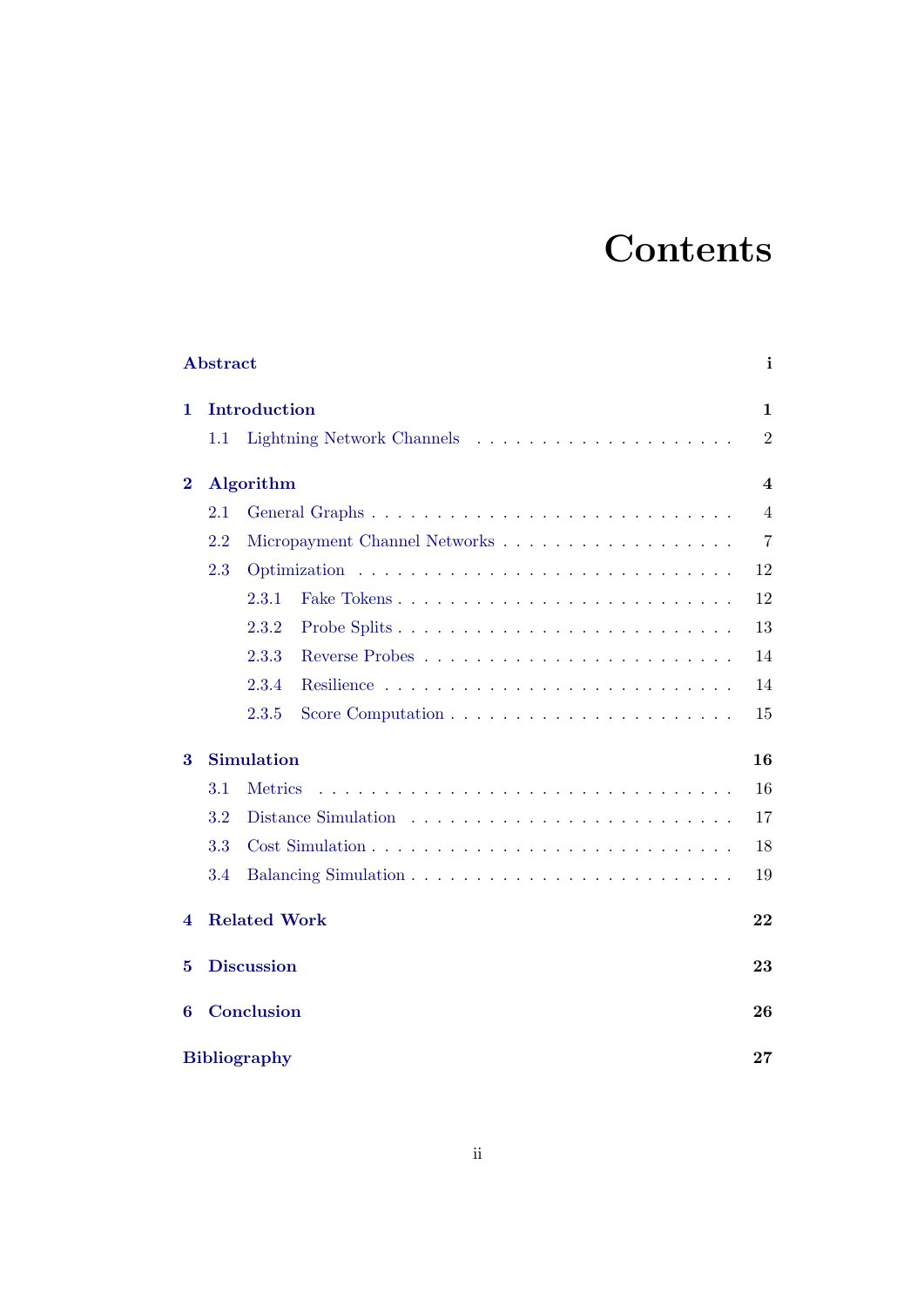# CHAPTER<sub>1</sub> Introduction

<span id="page-3-0"></span>For years now Bitcoin had a problem with its scalability. While other payment options like Visa are able to handle up to tens of thousands of transactions per second [\[1\]](#page-29-1) and over a few hundred transactions per second on average, Bitcoin supports less than 10 transactions per second and will struggle to scale above 100 transactions per second with known protocol improvements and parameter changes [\[2,](#page-29-2) [3\]](#page-29-3). Although many different approaches were tried to scale up Bitcoin, no solution pushed through so far. One approach that sparked quite some interest in the Bitcoin community were micropayment networks  $[4, 5, 6]$  $[4, 5, 6]$  $[4, 5, 6]$  $[4, 5, 6]$  $[4, 5, 6]$  such as the Lightning Network (LN) approach by Poon and Dryja. Before, all transactions had to be verified by the blockchain, which proved to be a bottleneck. What they did in their paper was to set up channels between two Bitcoin nodes that do not need the blockchain to trade funds in between them. The problem is that building such a channel (and eventually, tearing it down) is an on-chain transaction, which needs to be verified by the blockchain, and the funds that are initially committed to this new channel are frozen on this channel, i.e., they cannot be used for anything else (see Figure [1.1\)](#page-3-1). So, building a LN channel for only one transaction is inefficient, since it takes at least two on-chain transactions (actually more when counting the additional transactions used for fraud detection and response) to establish and tear down the channel as opposed to only one transaction if the transaction itself was done on the blockchain directly. Also,

<span id="page-3-1"></span>

(a) Nodes A and B (left) open a micropayment channel by investing funds in a transaction with a shared output (middle), which then can be distributed, but not yet committed, to both parties in a second transaction (right).



(b) When updating a channel, the second transaction is invalidated and a new transaction is done with adjusted outputs.

Figure 1.1: Creating and updating micropayment channels. Images from Burchert et al. [\[7\]](#page-29-7).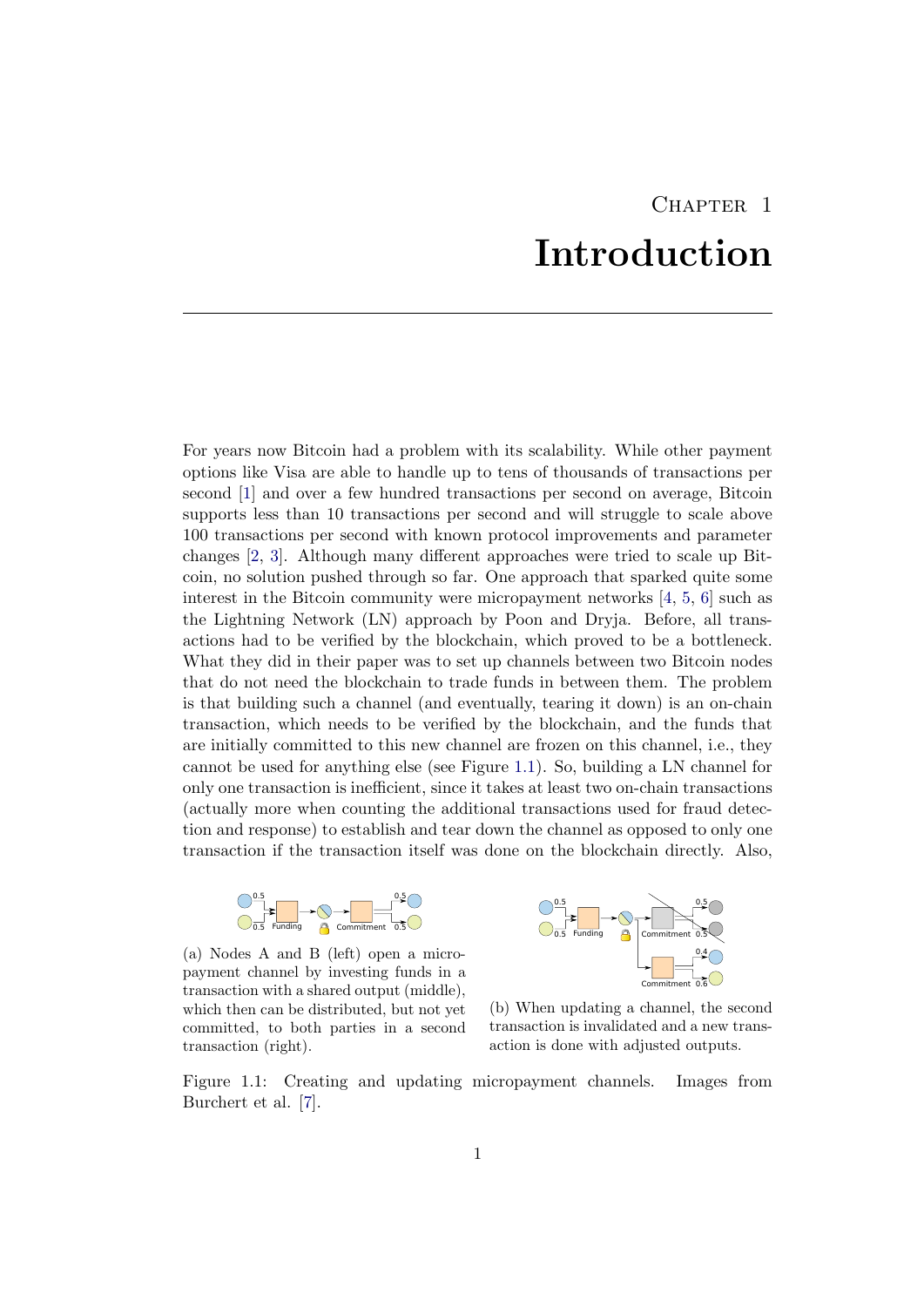## 1. INTRODUCTION 2

when one node establishes x different channels, it has to split its funds on these channels, e.g.,  $\frac{1}{x}$  on each channel, which reduces the size of transactions that can be sent. Lastly, although some good suggestions have been made, no standard way of routing transactions in such a payment network has been decided on. The problem is that routing in such networks has to consider the special nature of these channels to prevent them from being off balance. We would like to present an approach to solve routing in such payment networks.

Since the actual network does not yet exist, it is hard to assume any attributes the network will have. Most Bitcoin supporters would prefer a completely decentralized network, i.e., all nodes have similar degree (compare Figure [1.2a\)](#page-4-1), as opposed to a more centralized hub-and-spoke network (Figure [1.2b\)](#page-4-1) or even worse, a completely centralized star layout (Figure [1.2c\)](#page-4-1). This is not only due to the increased robustness of a decentralized network, as there is no single point of failure (or small set of important nodes in the hub-and-spoke network), but also increased confidentiality, as spying on the network is easier when most traffic passes through a small set of nodes.

<span id="page-4-1"></span>

Figure 1.2: Different kinds of networks

## <span id="page-4-0"></span>1.1 Lightning Network Channels

As can be seen in Figure [1.1,](#page-3-1) to set up a Lightning Network channel, two nodes generate a funding transaction with their respective committed funds as input and a shared output. The shared output is distributed among both parties with a (not yet broadcast) commitment transaction. Each commitment transaction consists of two transactions with identical output, but one can only be broadcast by A (C1a) and one only by B (C1b), as they are only signed by the other party. Each commitment transaction also includes a delivery transaction (D1a and D1b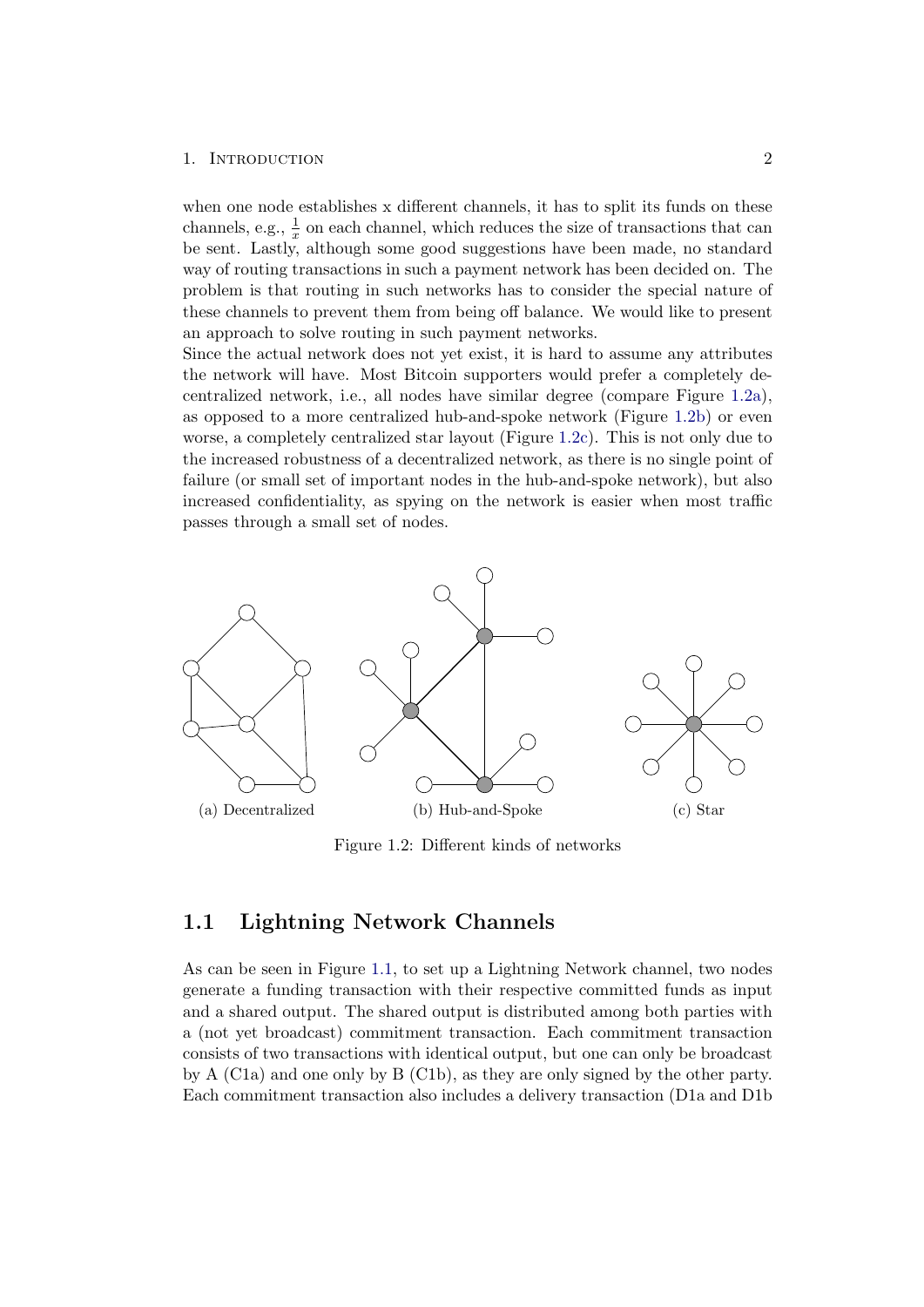### 1. INTRODUCTION 3

respectively), which allows the non broadcasting node to collect its funds immediately, as well as a breach remedy transaction (BR1a and BR1b) for all outdated commitment transactions, which is used to grant the non broadcasting node all funds on the channel if an outdated commitment transaction is broadcast. The breach remedy transactions are only generated when a new commitment transaction is generated, i.e., BR1a is generated when C2a is generated, BR2a when C3a is generated and so on.

Assume both parties initially invested 0.5 BTC, then the shared transaction output is worth 1.0 BTC and the initial, not yet broadcast, output distribution is 0.5 BTC each (C1a and C1b). Now assume node A is paying node B 0.1 BTC. A creates a new commitment transaction which sets the distribution to 0.4 BTC for A and 0.6 BTC to B (C2b). A signs this transaction and sends it to B. B then creates the same transaction  $(C2a)$ , signs it and sends it to A. Then A creates the signed breach remedy transaction (BR1a) for the previous commitment transaction and sends it to B, while B does the same thing. Now A and B can delete the previous commitment transaction (C1a and C1b), but keep the breach remedies (BR1a and BR1b).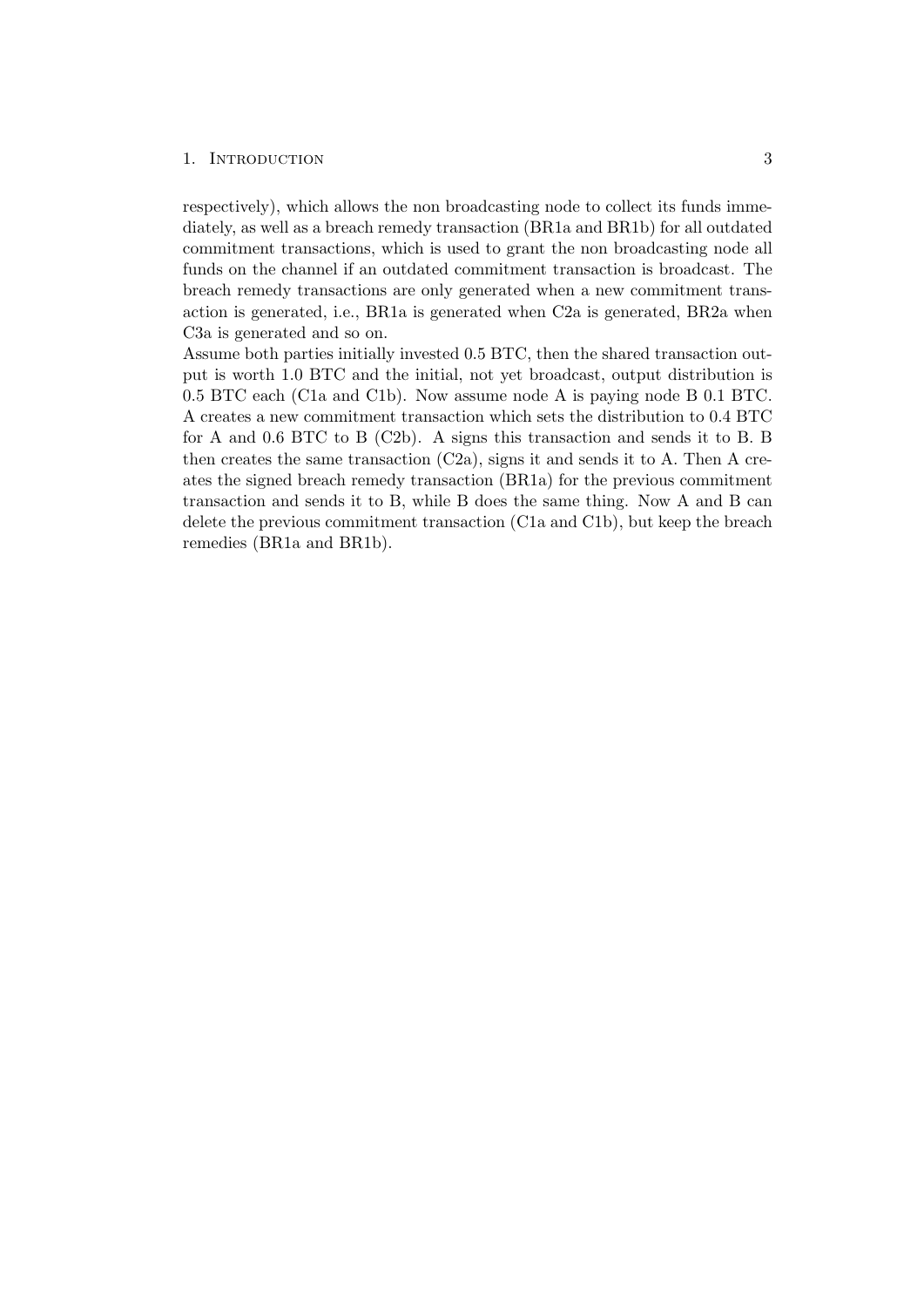# CHAPTER<sub>2</sub> Algorithm

<span id="page-6-0"></span>As our main contribution we present a routing algorithm which can be used in general graphs as well as in special graphs such as micropayment channel networks. First we describe the algorithm for general graphs and later adapt it to micropayment channel networks. The core idea behind our algorithm is using multiple Minimum Spanning Trees (MSTs), e.g. 20 at a time, to route the transaction at every node to the appropriate neighbor, e.g., the neighbor with minimum known distance to the goal node. The node then considers the distance from all its neighbors on all MSTs to the goal node. Figure [2.1](#page-7-0) shows how two trees may find an optimal path.

## <span id="page-6-1"></span>2.1 General Graphs

For general graphs  $G = (V, E)$  and two nodes  $S, D \in V, S \neq D$ , the goal is to find the shortest path from  $S$  to  $D$  on  $G$ .

**Definition 2.1.** Given a Graph  $G = (V, E)$  with a MST T, with maximum depth  $d_T$  and root R, a start node S and a goal node D. The distance  $dist_T(S, D)$ of S and D on T is the minimum number of hops required on T to get from S to D. The depth  $d_T(node)$  of any node is defined as  $dist_T(R, node)$ . A node  $K = K_T(S, D)$  with depth  $d_T(K)$  is a lowest common ancestor of S and D if K is an ancestor of S and of D and no node  $K'$  exists that is an ancestor of S and D with depth  $d_T(K') > d_T(K)$ .

The MSTs are calculated with an adapted version of Dijkstra's algorithm. Since we want the cheapest (here: shortest) paths from the root to all other nodes and the tree does not have to be available instantly, but as soon as possible, Dijkstra's algorithm can be adapted to find such trees by gradually increasing the distance in a flood and echo setup for the case where all edge costs are one, or by e.g. adding timeslots in the case where edges have different costs. This allows for generating such trees without global view. While it is possible that,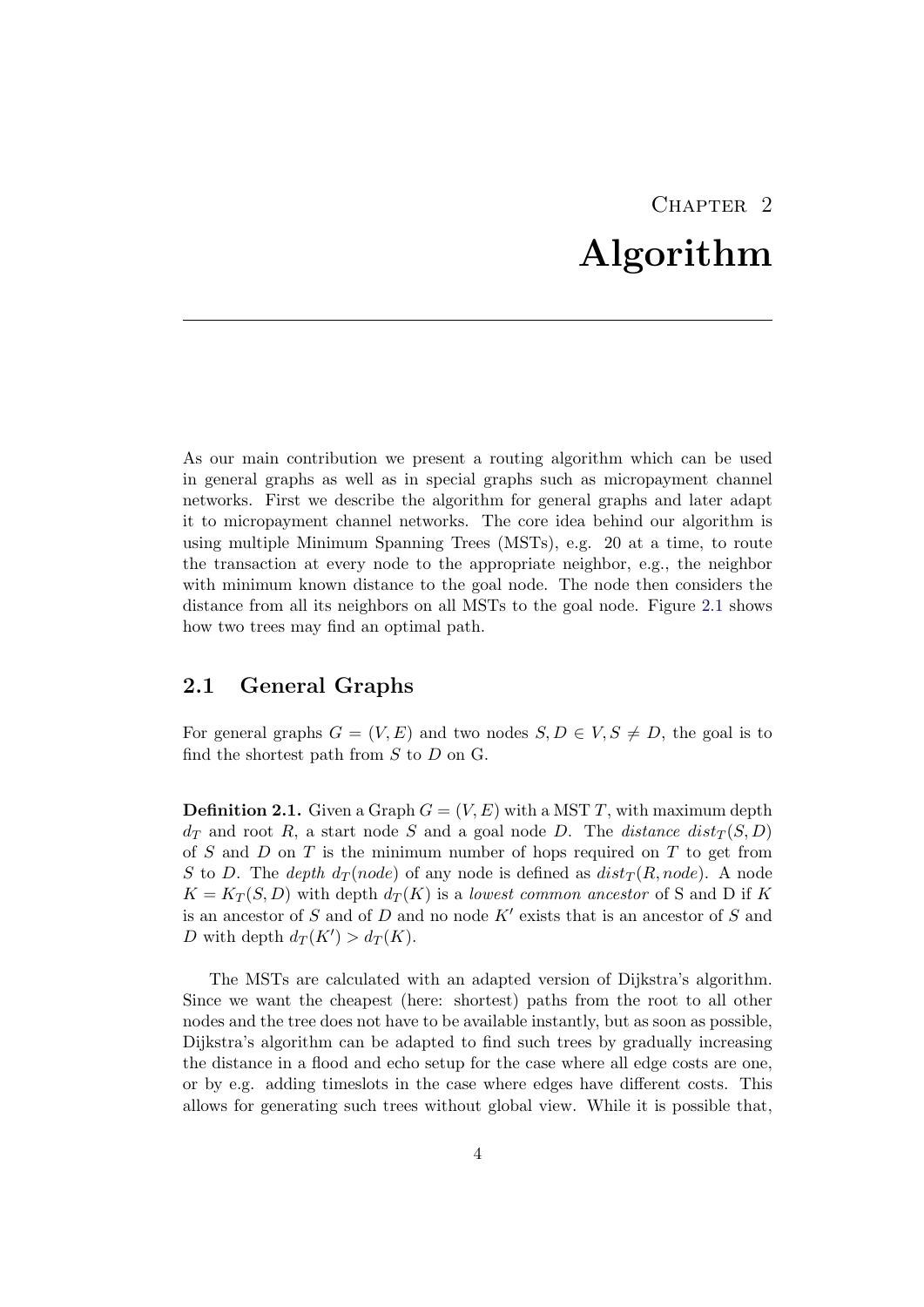<span id="page-7-0"></span>

Figure 2.1: Example of two trees in a network with roots  $R_1$  and  $R_2$ . Dotted lines imply multiple nodes on the path. Assuming the distance from S via  $R_1$  to D is smaller than the distance from S via  $R_2$  to D, then the algorithm finds the shortest path S-A-D

with a wait time of, e.g., 5 seconds, a non optimal edge (i.e., an edge from node A to node  $B$ , which results in a cost from the root to  $B$  which is not minimal) might be chosen because the edge on the cheapest path had a delay of more than the wait time, the optimal edge should be neglected as it is unreliable with such delays (at least at the moment).

When the next hop needs to be found from some node S to reach node D, for each neighbor  $N_j$  of S and each MST  $T_i$ ,  $dist_{T_i}(N_j, D)$  can be computed and the next hop is the neighbor with the minimum distance. If the minimum distance is achieved by multiple neighbor-tree-pairs, the next hop can be chosen randomly from these neighbors. Assuming, for a tree  $T_i$ , that the lowest common ancestor of S and D is  $K_i$ , then  $dist_{T_i}(S, D) = dist_{T_i}(S, K_i) + dist_{T_i}(K_i, D)$ . If at any node A on the path a neighbor N of A is chosen as next hop, with  $dist_T(N, D) < dist_T(A, D) - 1$ , then the originally estimated path length is reduced by  $dist_T(A, R) + dist_T(R, N) - 1$ .

**Lemma 2.2.** If  $K_i$  is equal to S or D, the direct path from S to D on  $T_i$  will have optimal length.

*Proof.* Because all  $T_i$  are MST, the path from the  $R_i$  to any other node on  $T_i$ is optimal. For any subtree of  $T_i$ , the path from the root of the subtree to any other node in the subtree will be optimal.  $\Box$ 

Note: If the number of trees is equal to the number of nodes, every path will be optimal.

<span id="page-7-1"></span>**Lemma 2.3.** Given two nodes S and D and a set of MSTs  $T_1...T_n$  with lowest common ancestors  $K_i$ . A lower bound for the optimal path length from S to D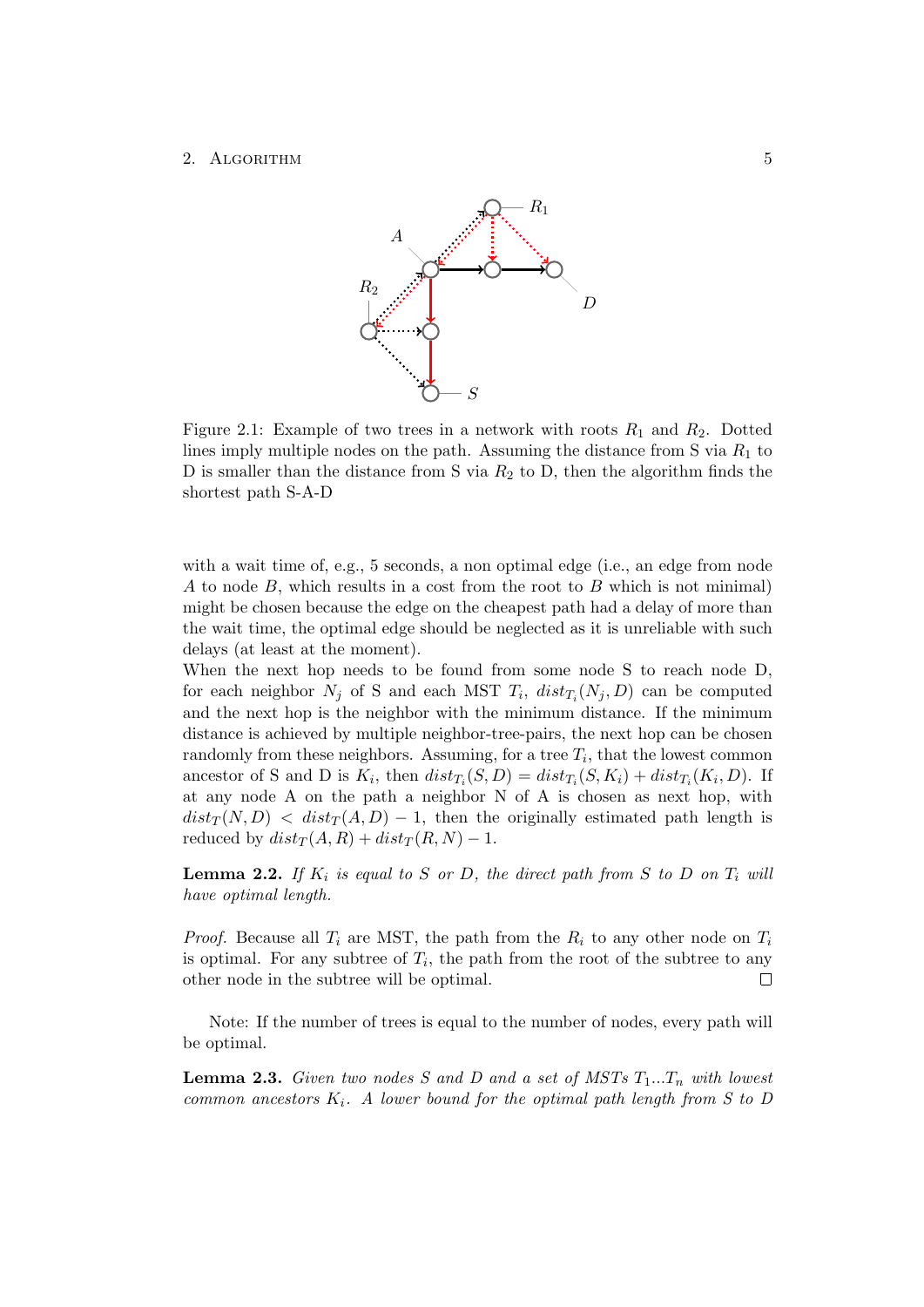is given by  $\max_i(|d_{T_i}(S) - d_{T_i}(D)|)$ . An upper bound is given by  $\min_i(d_{T_i}(S) + d_{T_i}(S))$  $d_{T_i}(D) - d_{T_i}(K_i)).$ 

Proof. Due to how the MSTs are generated, for any two nodes A and B that are connected, the depth can only differ by at most one. Using this, the difference in depth between nodes  $S$  and  $D$  implies a minimum of edges needed between S and D. Since this holds for all trees, the maximum difference over all trees defines the lower bound. The upper bound follows from routing only over the tree with minimal initial distance. The upper bound is tight, since the network could actually be a tree. П

Note: If  $S \neq D$ , the minimum distance is 1, even if  $d_{T_i}(S) = d_{T_i}(D) \,\,\forall T_i$ . Also, if the network is actually a tree (or close to a tree), having more trees will not increase performance while increasing computational cost (i.e., the number of trees should be higher if the network has many edges).

**Lemma 2.4.** The achieved cost to go from some node  $S$  to some node  $D$  is bounded by the optimal cost +  $\min_i(\min(d_{T_i}(S), d_{T_i}(D)) - d_{T_i}(K_{T_i}(S, D))) \times 2$ 

Proof. Assuming only one MST (as additional MSTs only reduce the upper bound and increase the lower bound). Given nodes S and D, with depths  $d_{T_i}(S)$ and  $d_{T_i}(D)$ , and lowest common ancestor  $K_i = K_{T_i}(S, D)$ . The minimum distance is  $|d_{T_i}(S) - d_{T_i}(D)|$  as given by Lemma [2.3.](#page-7-1) The worst case cost when routing from S over  $K_i$  to D are  $(d_{T_i}(S) - d_{T_i}(K_i)) + (d_{T_i}(D) - d_{T_i}(K_i)) =$  $d_{T_i}(S) + d_{T_i}(D) - 2 \times d_{T_i}(K_i)$ . Assume  $d_{T_i}(S) < d_{T_i}(D)$ , then the additional cost is equal to  $(d_{T_i}(S) + d_{T_i}(D) - 2 \times d_{T_i}(K_i)) - (d_{T_i}(S) - d_{T_i}(D))$  which is equal to  $(d_{T_i}(S) - d_{T_i}(K_i)) \times 2$ . Likewise for  $d_{T_i}(S) > d_{T_i}(D)$ .  $\Box$ 

<span id="page-8-0"></span>Definition 2.5. When generating a MST, each node is assigned an Address. Each node sends address propositions to all its prospective children. When receiving multiple propositions at the same time, a node can choose freely which proposal to use (in general, being closer to the root is better for the node, since the cost will probably be smaller to send transactions).

A simple approach would be to use the depth of the node in this tree, an id (or hash) of the root of this tree and then the path from the root to the node, e.g. a node with address  $3|R_i|2|1|3$  would be a node with depth 3 and the path from the root  $R_i$  would be the second child and then the first child and then the third child.

There are possibilities to reduce the memory usage of these addresses by using a compressed form of address. Compressing the address would save memory, but would increase the computation for the next hop, since the address would have to be decompressed to get important information about the node.

An actual implementation of this addressing scheme could be using 10 bits for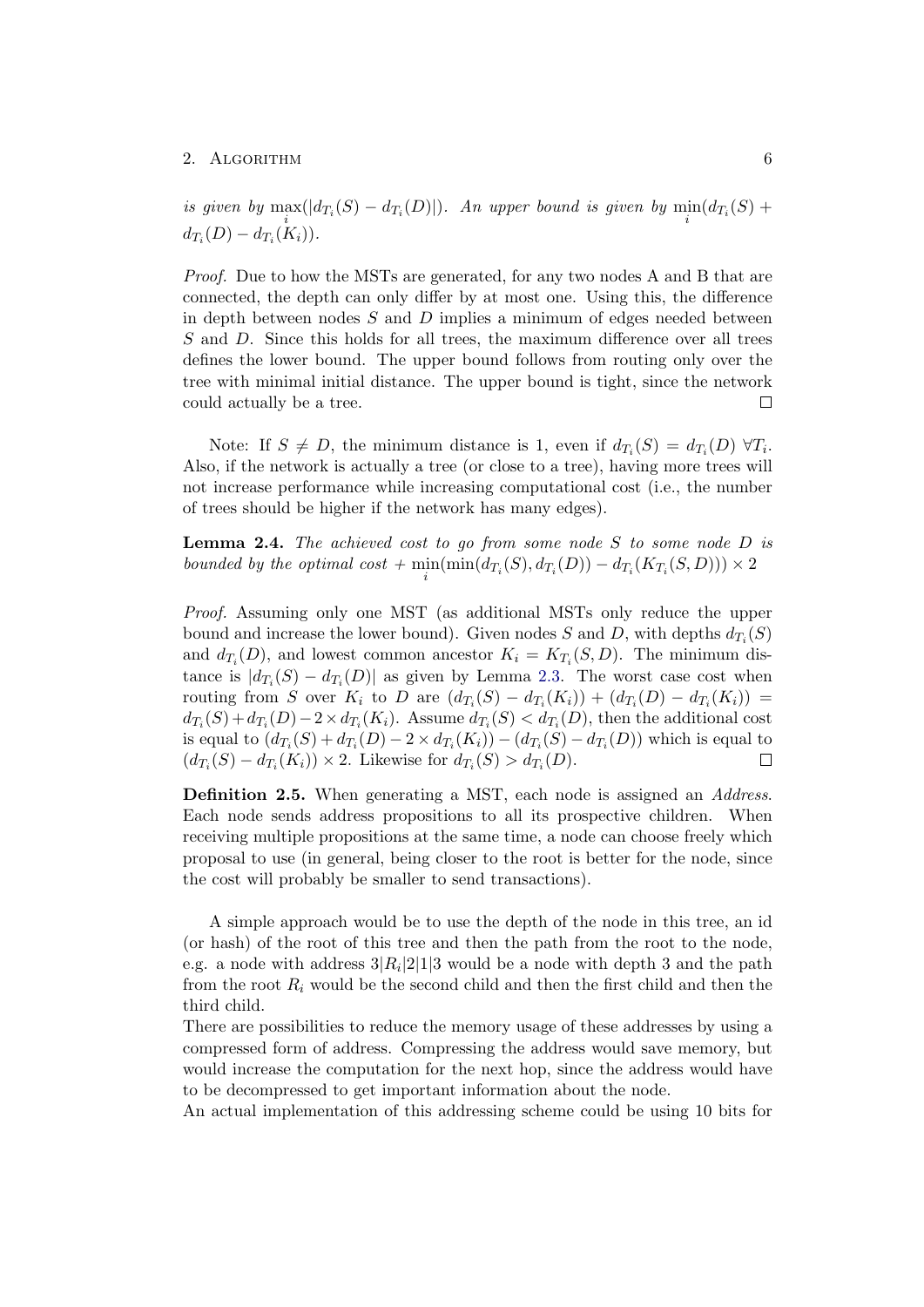$$
(A) \qquad C \qquad (B) \qquad (A) \qquad (B) \qquad (C) \qquad (C) \qquad (D) \qquad (D) \qquad (E) \qquad (E) \qquad (E) \qquad (E) \qquad (E) \qquad (E) \qquad (E) \qquad (E) \qquad (E) \qquad (E) \qquad (E) \qquad (E) \qquad (E) \qquad (E) \qquad (E) \qquad (E) \qquad (E) \qquad (E) \qquad (E) \qquad (E) \qquad (E) \qquad (E) \qquad (E) \qquad (E) \qquad (E) \qquad (E) \qquad (E) \qquad (E) \qquad (E) \qquad (E) \qquad (E) \qquad (E) \qquad (E) \qquad (E) \qquad (E) \qquad (E) \qquad (E) \qquad (E) \qquad (E) \qquad (E) \qquad (E) \qquad (E) \qquad (E) \qquad (E) \qquad (E) \qquad (E) \qquad (E) \qquad (E) \qquad (E) \qquad (E) \qquad (E) \qquad (E) \qquad (E) \qquad (E) \qquad (E) \qquad (E) \qquad (E) \qquad (E) \qquad (E) \qquad (E) \qquad (E) \qquad (E) \qquad (E) \qquad (E) \qquad (E) \qquad (E) \qquad (E) \qquad (E) \qquad (E) \qquad (E) \qquad (E) \qquad (E) \qquad (E) \qquad (E) \qquad (E) \qquad (E) \qquad (E) \qquad (E) \qquad (E) \qquad (E) \qquad (E) \qquad (E) \qquad (E) \qquad (E) \qquad (E) \qquad (E) \qquad (E) \qquad (E) \qquad (E) \qquad (E) \qquad (E) \qquad (E) \qquad (E) \qquad (E) \qquad (E) \qquad (E) \qquad (E) \qquad (E) \qquad (E) \qquad (E) \qquad (E) \qquad (E) \qquad (E) \qquad (E) \qquad (E) \qquad (E) \qquad (E) \qquad (E) \qquad (E) \qquad (E) \qquad (E) \qquad (E) \qquad (E) \qquad (E) \qquad (E) \qquad (E) \qquad (E) \qquad (E) \qquad
$$

### Figure 2.2: New edge type.

Each edge now consists of two edges, one in each direction, with separate capacities (amount of tokens) and fees.

the depth (which allows trees with a depth of up to 1023), 32 bits (or even less) for the root id (or a hash thereof) and depth  $\times$  16 bits for the path encoding. While this in theory allows for big addresses, when a node has depth 1023, our simulations showed that with random graphs of size 1 million, the maximum depth was rarely over 60, so, with high probability, even huge graphs will not use the whole 1023 depth layers. Also, having 16 bits per level for the path encoding allows for trees with over 65000 children per node, which is probably too much and should be adapted to the size and connectivity of the actual implemented network.

## <span id="page-9-0"></span>2.2 Micropayment Channel Networks

Moving on to micropayment channel networks. While the nodes in the graph are still the same, new edges are needed to fit this model. A payment network edge consists of funds or Tokens (Definition [2.6\)](#page-9-1) on either side of the edge (compare Figure [1.1\)](#page-3-1). Each transaction passing this edge pushes some tokens from one side to the other. If the amount of tokens on an edge in one direction is smaller than the transaction size, the transaction cannot be routed over this edge. This increases the amount of edges from  $E$  to  $2 \times E$ . Westill use the same notation for start node S, goal node D, and for an edge, the endpoints A and B. The goals of the algorithm are now not only to find the path, but also keep the tokens on the edges in balance and minimize the cost for S (see Definition [2.7\)](#page-9-2).

<span id="page-9-1"></span>Definition 2.6. On every payment network edge, funds have to be used to create the edge. These funds are then distributed between the two endpoints. We call these funds *Tokens* and the relative distribution of these tokens to both nodes the Balance.

<span id="page-9-2"></span>**Definition 2.7.** Whenever a transaction is sent over an edge from A to B, a Fee  $F_{AB}$  has to be paid. The receiving end of the transaction, B, decides, how big the fee is. The fee is paid half and half by S and A to B.

The fee is used as a incentive to get nodes to join the routing scheme. Alternatively, the fee could be paid by S alone (which would result in higher cost for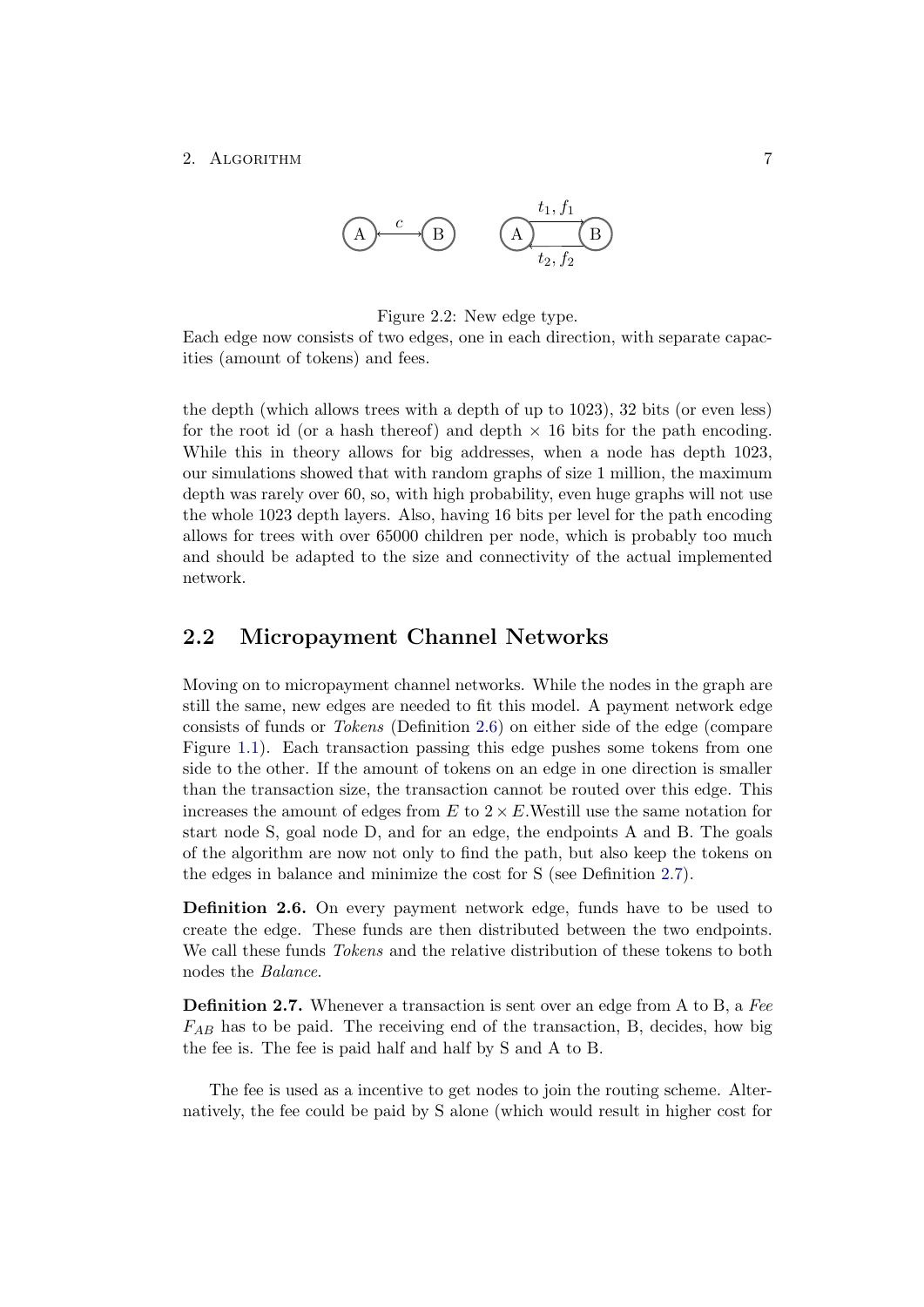<span id="page-10-0"></span>

Figure 2.3: A possible cost function. Cost functions should be decreasing and if possible reward multiple small transactions as opposed to one big transaction.

any sender of transactions) or by A alone (which would make it hard for nodes to actually gain from routing transactions). To decide, how big a fee is, a cost function should be used. Every edge could have its own cost function. Although having a globally defined cost function would make the routing algorithm perform better (as edges would be balanced around 0.5, thus allowing for bigger transactions), having possibly different cost functions on all edges just shifts the resulting balance, since then the balance on one edge potentially also depends on the cost functions of all neighboring edges, i.e., edges that share one endpoint, because they could be a lot cheaper even if the path afterwards would be more expensive.

<span id="page-10-1"></span>**Definition 2.8.** Given a directed graph  $G = (V, 2 \times E)$ , MSTs are generated using Dijkstra's algorithm. For each tree, an  $\alpha_T$ , generated when generating the tree, can be used as a fee estimator when going down in the tree, which is generally cheaper, and  $\alpha'_T$  for going up in the tree, which is generally expensive. The  $\alpha$ 's should be adjusted to the age of the tree, i.e., the longer a tree exists. the more we expect to pay using this tree.

Note: In this case, only paths from any node to its descendants (not vice versa) are optimal wrt. cost.

The MSTs have a time to live and have to be redone after some time. In our simulation, we used a global cost function similar to the one in Figure [2.3,](#page-10-0) but instead of taking the difference between the cost of  $\beta_1$  and  $\beta_2$ , weset the cost as the function value of  $\beta_1$ , and then implemented the age by estimating a base  $\alpha = 0.5$  and increasing this with the age a of the tree, i.e.,  $\alpha = 0.5 + \frac{a}{100}$  until, at age 100,  $\alpha = \alpha' = 1.5$ , which is the cost of an edge with half of all tokens on either side (cost of  $\beta = 0.5$ ). Based on available memory on devices, some costs or capacities of edges in the neighborhood of node A can be stored at A to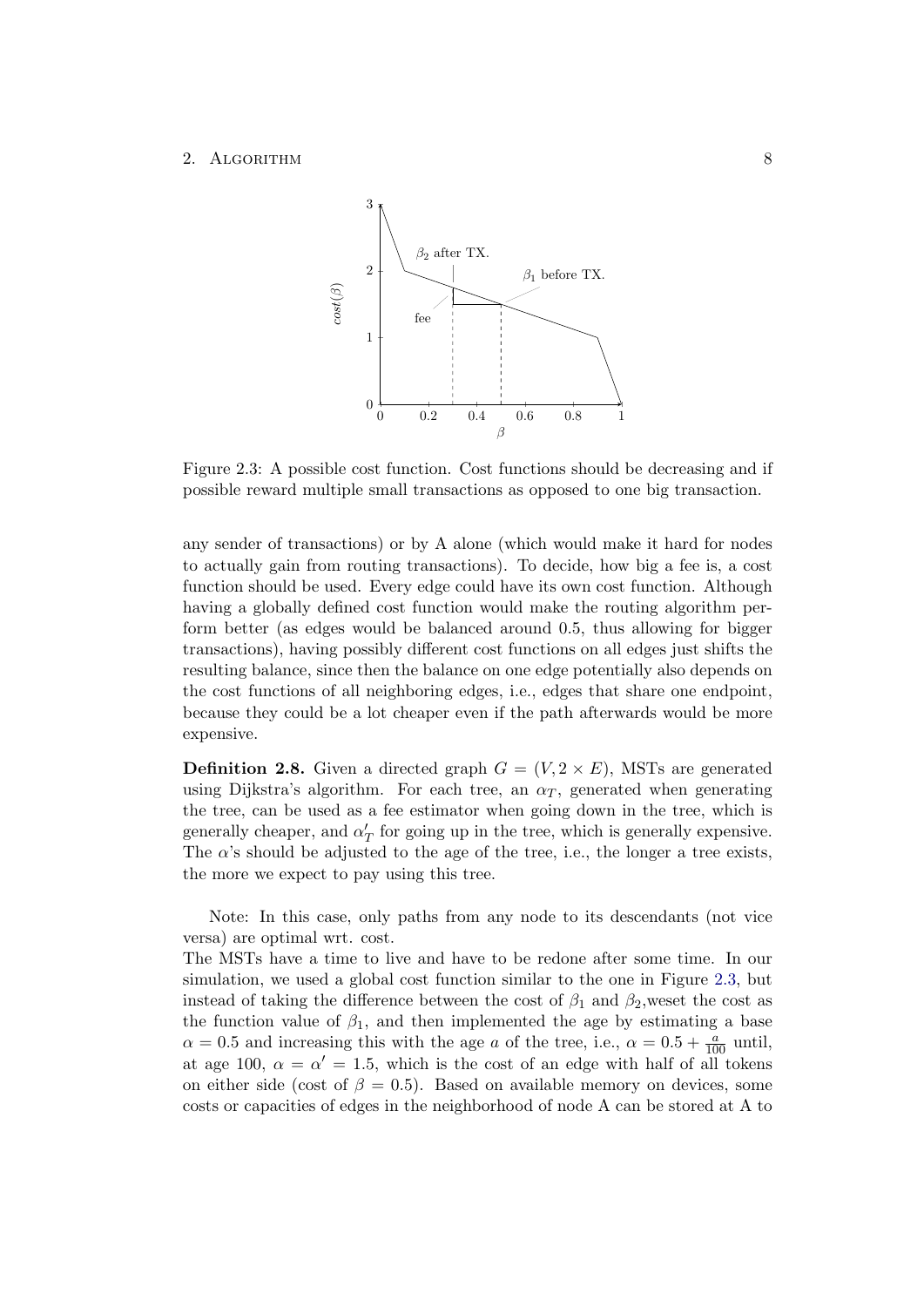increase performance. Also, depending on the rate with which fees are adjusted, an exact  $\alpha$  can be stored.

Definition 2.9. When looking for a path, a probe is sent from S to D to find a path. The probe contains the destination address, as well as the path so far with the cost of each edge.

The size of the probes should be as small as possible. Assuming an address size per node  $A$  of number of trees  $\times$  the size of one tree address, where one tree address consists of  $10+32+d_T(A)\times 16$  bits (Definition [2.5f](#page-8-0).), and assuming an average depth of ca. 47 (this would be for huge networks), this would yield an average tree address size of just under 800 bits or 100 bytes. Multiplying this with the number of trees (e.g., 50) yields 5000 bytes for the destination address. With a maximum payload of about 65500 bytes per ip packet, we would still have more than 60000 bytes for the path, where one hop in the path can be stored with two tree addresses plus one byte for the cost, which amounts to around 200 bytes. So, even long paths can be stored in a probe while it still fits in one ip packet.

Definition 2.10. To decide on the next hop for a probe, a *scoring function* is used. For any pair of neighbor N and tree  $T_i$ , a score is computed based on the fee from A to its neighbor plus the estimated cost from the neighbor to D on  $T_i$ .  $score = F_{AN} + \alpha'_{T_i} \times dist_{T_i}(N, K_{T_i}(N, D)) + \alpha_{T_i} \times dist_{T_i}(K_{T_i}(N, D), D).$ 

At any point on the path, every tree could provide the optimal path. One could stop checking every neighbor tree pair once a pair is found where the neighbor is a ancestor of D, if the tree is reasonably new.

**Definition 2.11.** Given two nodes A and B, connected by an edge with fees  $F_{AB}$ from A to B and  $F_{BA}$  from B to A. The rate at which the two fees are updated is decided by the two endpoints  $A$  and  $B$ , but should lie between updating after every transaction and updating with every new tree generation.

Note: If no transaction passed the edge between two tree generation events, the fees do not have to be updated (but could be non the less). Setting the fees too low will send to many transactions over the edge, thus potentially gathering all tokens on one side, whereas setting the fee too high will prevent any transaction from taking that edge. The rate should be slow enough to prevent overreaction to small bulks of transactions in one direction, but fast enough to prevent the edge from being one sided.

Our proposition is to either update the fees every x transactions and every time a new tree is generated or every time some threshold is passed in the balance (e.g., when node  $A$  only holds  $40\%$ ,  $20\%$ ,  $10\%$ , etc. of the tokens). In the balancing simulations, the fees were updated after every transaction.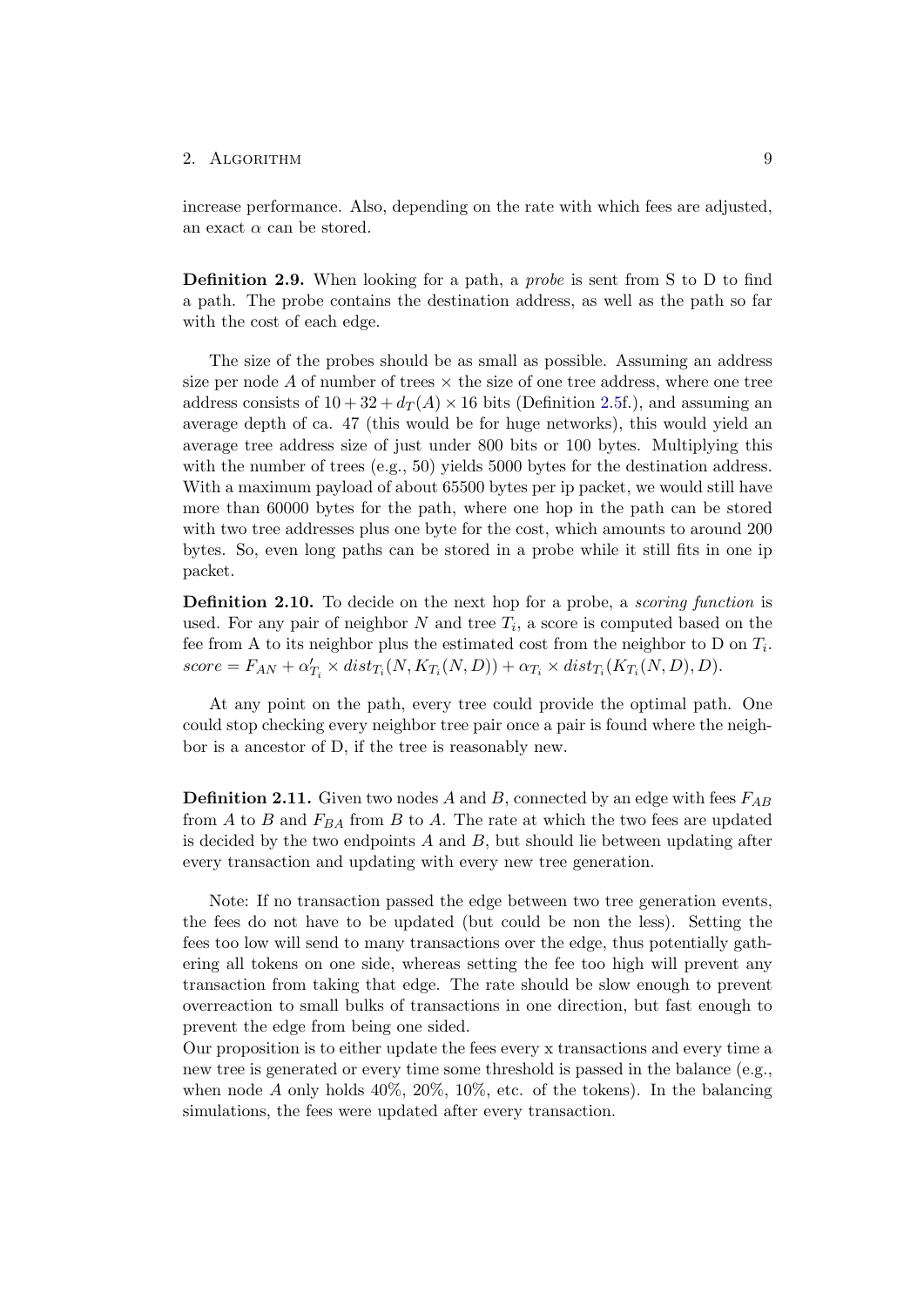<span id="page-12-0"></span>

Figure 2.4: two possible paths from A to D

The fee  $F_{AB_1}$  influences the amount of traffic  $B_2$  gets from A, since A chooses based on  $F_{AB_1}$  and  $F_{AB_2}$  when the paths from  $B_1$  or  $B_2$  respectively to D are similarly expensive.

**Definition 2.12.** The global minimum and maximum fees are called  $F_-\$  and  $F_{+}$  respectively. These are not explicitly given but depend on the network.

Note: it is perfectly legal to demand a negative fee to attract transactions or to have a really high fee to divert transactions.

**Definition 2.13.** An edge between nodes  $A$  and  $B$  is called *balanced*, if the ratio between tokens on either side of the edge are almost constant  $(\beta \in [c - \epsilon, c + \epsilon]$ during some time frame  $\Delta t$ , for some small  $\epsilon$ ).

The balance of the edges depends on two factors. The first is, during some time frame  $\Delta t$ , all nodes might pay or receive some transactions. The resulting net gain/loss of some nodes can influence the balances of all edges. An example would be a network with only two nodes  $A$  and  $B$ , where in some time frame,  $A$ pays B some amount of tokens while B does not pay A. But, this is expected to happen gradually and can be countered by renegotiating the edges every once in a while. The second factor is the cost function(s) that is (are) used. If a global cost function is used (and we ignore net gain/loss), then the edges should balance around even distributions. With no globally used cost function, the edges will balance toward some other value, based on the cost functions used.

Lemma 2.14. With adjusted fees after every x transactions, this algorithm provides load balancing, i.e., if there is a node A with neighbors  $B_1$  and  $B_2$ , and multiple transactions going to some destination  $D$ , where both  $B_1$  and  $B_2$  achieve similar scores as next hop, A will distribute the transactions among both neighbors.

Proof. For a pair S and D, assume that there is a node A on the path from S to D, with two neighbors  $B_1$  and  $B_2$  and potential paths from  $B_1$  to D and from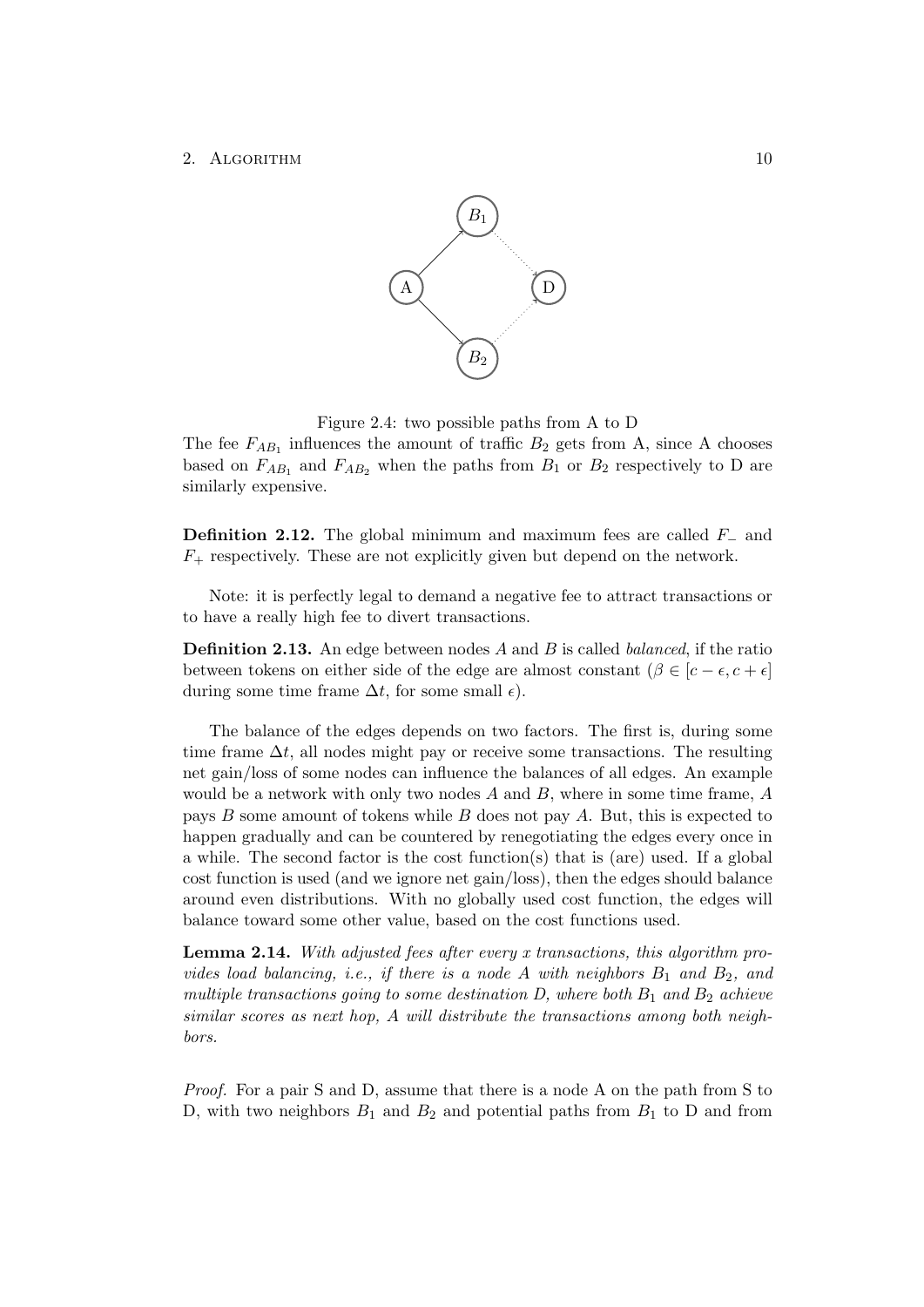<span id="page-13-0"></span>

Figure 2.5: Upper bound on Cost

 $B_2$  to D (see Figure [2.4\)](#page-12-0). Depending on the cost from A to  $B_1$  and from A to  $B_2$ , as well as the expected cost from  $B_1$  to D and  $B_2$  to D, a path is chosen and the fees are adapted. WLOG, assume  $B_1$  was the cheaper next hop.  $B_1$ will be chosen as next hop in future transactions as long as it is expected to be cheaper. As soon as the score of  $B_1$  is worse than the score of  $B_2$  because of the adapted fees, the transactions will be routed over  $B_2$ . As long as the two costs are similar, transactions will be equally distributed over both possible paths. If other transactions change the fees on these edges (e.g. by going from  $B_1$  to A), A will route its transactions to rebalance the two edges.  $\Box$ 

The order in which transactions arrive at a node  $A$  can influence the cost, if after every probe the cost is adapted. Assume, for some edge between nodes A and B, 10 transactions arrive almost at the same time, 5 going from A to B, the other 5 in the opposite direction. If the 5 transactions from  $A$  to  $B$  arrive at  $A$  before any of the other transactions arrived at  $B$ , then the last transaction going from  $A$  to  $B$  will have a much higher fee than the first one. Whereas, if the transactions arrive alternately, all fees will be relatively low. This implies that waiting on other transactions might reduce cost and improve the performance, but the wait time should be really small, as even a small wait time could lead to big delay if the path is long.

Lemma 2.15. Given a start node S and goal node D on a payment network with newly generated MSTs  $T_i$  and lowest common ancestor  $K = K_{T_i}(S, D)$ . Assume the optimal path wrt. cost has cost optcost. Then the upper bound for the cost of the found path is  $\min_i(\text{optcost} + (d_{T_i}(S) - d_{T_i}(K)) \times 2 \times F_+)$ .

*Proof.* Let  $cost(A)$  be the cost to go from root  $R_i$  to node A on a single tree  $T_i$ . If the optimal path is entirely on a given tree  $T_i$ , then the optimal path is found, as any path lying entirely on a tree is known from the start. Assume the optimal path is not entirely on a tree. Let there be nodes  $B_1, B_2, B_3$  and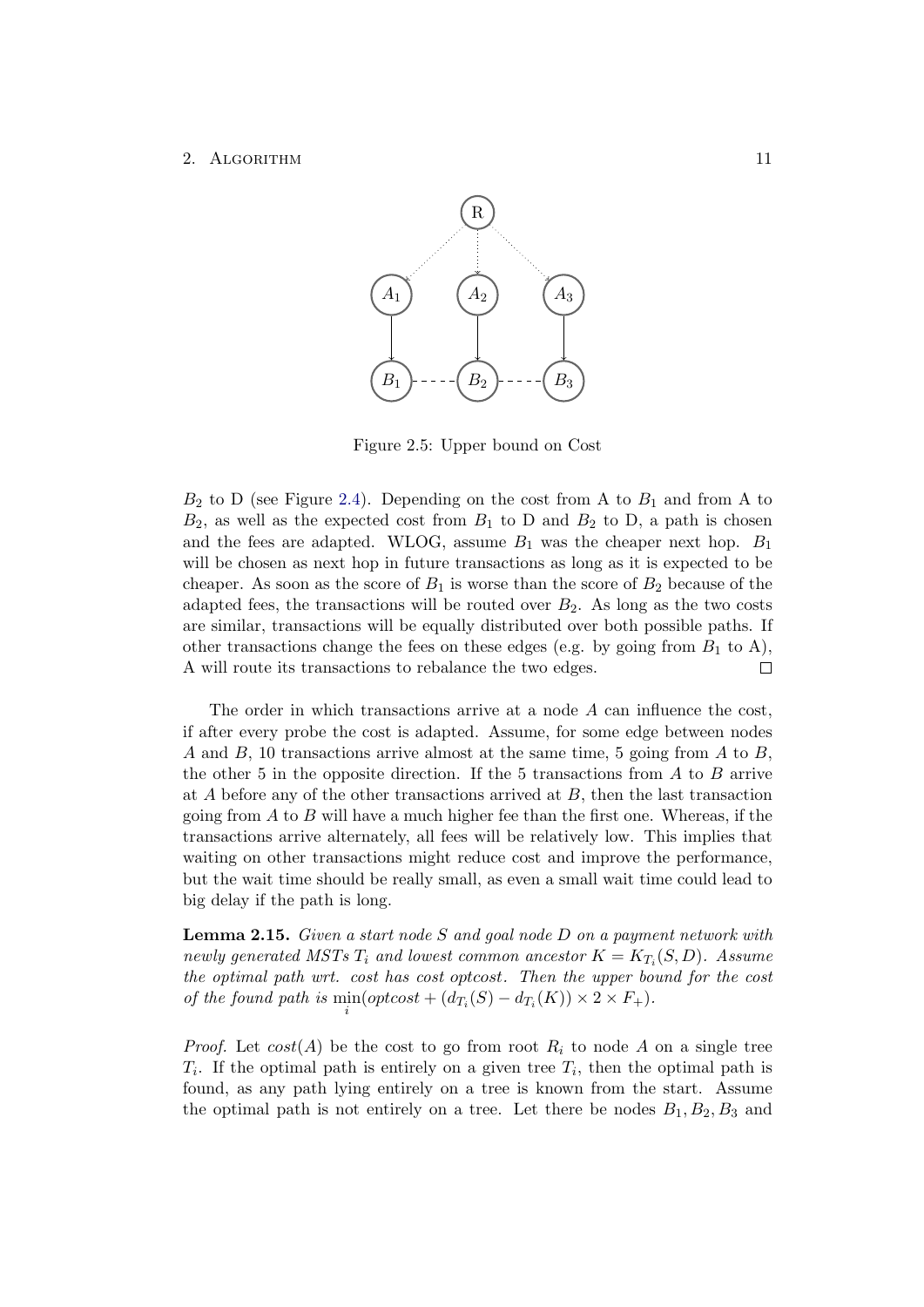$A_1, A_2, A_3$  as shown in Figure [2.5,](#page-13-0)  $A_i$  being the parent of  $B_i$  in this tree. Based on Definition [2.8](#page-10-1) we know that  $cost(B_1) = cost(A_1) + F_{A_1B_1}$  and  $cost(B_1) \le$  $cost(B_2) + F_{B_2B_1}$ , i.e., going from R to any  $B_i$  via the corresponding  $A_i$  is cheaper than (or equally expensive as) via any other  $B_i$ . From this it follows that  $F_{B_i B_j} \geq cost(B_j) - cost(B_i)$ . Let  $S = B_1$  and  $D = B_3$  and the optimal path from  $B_1$  to  $B_3$  be the direct path via  $B_2$ . The obvious found path is from  $B_1$  to  $B_3$  via K. Let us call the optimal path  $p_1$  and the path via K  $p_2$ . Then  $cost(p_1)$  =  $F_{B_1B_2}+F_{B_2B_3} \ge cost(B_3)-cost(B_2)+cost(B_2)-cost(B_1)=cost(B_3)-cost(B_1).$ The cost of the second path can be approximated by  $cost(p_2) \leq (d(B_1)-d(K)) \times$  $F_+$  +  $(cost(B_3) - cost(K))$  (going from  $B_1$  to K plus going from K to  $B_3$ ). Since  $cost(p_1) = optcost$ , the worst case additional cost of  $p_2$  is  $p_2 - p_1$  which is  $(d(B_1)-d(K))\times F_+ + cost(B_1)-cost(K)$ . Because no matter the cost function, all fees are less or equal to  $F_+$ , this is less or equal to  $2 \times (d(B_1) - d(K)) \times F_+$ 

Note: In our simulations, the factor  $2 \times F_+$  was actually equal to 3 ( $F_+$  in our cost function, because  $cost(\beta) + (cost(1 - \beta)) = 3\forall \beta$  because of our cost function. Also, our simulations showed that the average distance of all nodes to the root nodes was around 4.5 with 100'000 nodes and 10 trees, so even for big graphs the average distance to any root will be  $\lt 10$  with high probability. Obviously, for MSTs that are not newly generated, additional costs may arise.

## <span id="page-14-0"></span>2.3 Optimization

In this section we would like to present some improvements to the algorithm to increase the performance and resilience against malicious or non responsive nodes in the network.

## <span id="page-14-1"></span>2.3.1 Fake Tokens

The first addition are fake tokens to increase the capacity of edges if both endpoints of an edge trust each other sufficiently.

Definition 2.16. Given an edge in the network between nodes A and B. The amount of real tokens on this edge is limited by the funds both parties were willing to invest in this edge. The *fake tokens* can be used just like real tokens, without the need to actually invest them (or even owning any funds). If one endpoint wants to add fake tokens to the edge, the other endpoint has to first accept this, i.e.  $A$  gives  $B$  the possibility to spend more than he invested. This signals also the willingness to lose funds if the counterpart acts malicious.

Note: With fake tokens, edges have more capacity, thus being able to route more transactions, gain more fees and being more resilient to bulk transactions in one direction. Also, nodes can create edges between them with only fake tokens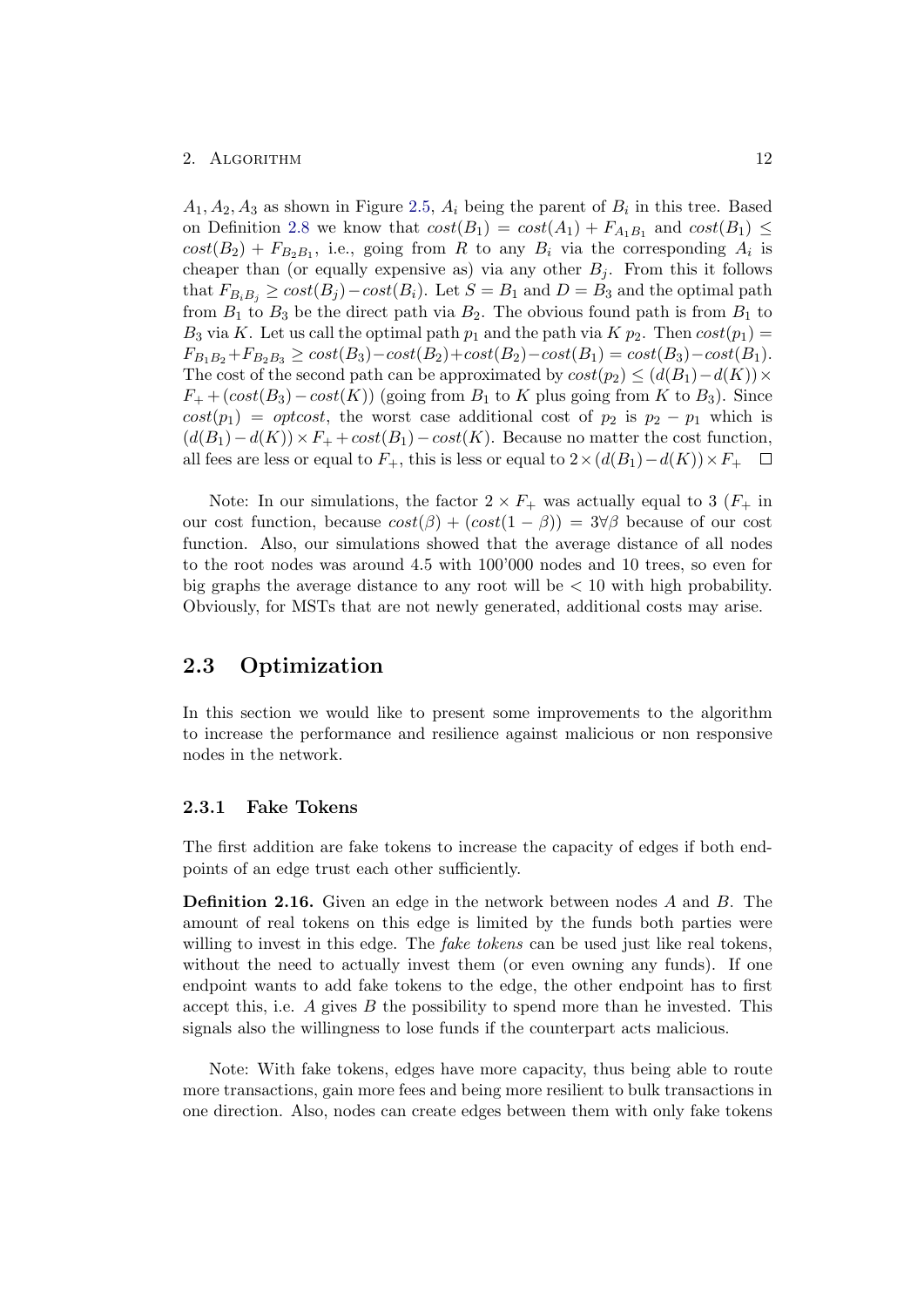and no real tokens, which they would not even need to confirm with on-chain transactions.

<span id="page-15-1"></span>Lemma 2.17. Given some edge between nodes A and B using fake tokens. Tearing down the edge with fake tokens out of balance only affects the funds of A and B.



Figure 2.6: Before (black) and after (gray) a transaction from S to D of size 5. The tokens are written as (tokens/fake tokens) as stored on each side of the edge.

*Proof.* As shown in Figure [2.6,](#page-15-1) given a transaction of 5 tokens from node  $S$  to node D over the edge  $e$  between nodes A and B, any fake token used on  $e$  is first translated from real to fake token at A and then from fake to real token at B. S and D have their desired balance (S spent its tokens, D received the tokens), but A has 5 real tokens actually belonging to B.  $\Box$ 

Fake tokens can be viewed as loans given between endpoints of an edge to increase the edge's performance. Having more tokens on the edge allows the two nodes to route more transactions over the edge which increases their income. Also, edges with more tokens (fake or not) can generally be cheaper to attract more transactions since transactions do not affect the balance that much.

## <span id="page-15-0"></span>2.3.2 Probe Splits

The next improvement concerns probes. Assume a probe is sent along the optimal path based on cost, but one of the nodes on the path is offline, or worse, malicious. This is why we need multiple probes that probe different paths.

**Definition 2.18.** Each probe that is sent out is sent with a *split potential sp*  $\in \mathbb{N}$ . At any point, if the split potential  $sp > 1, sp \in \mathbb{N}$ , a probe can be split randomly in two probes with split potentials  $sp_1 + sp_2 = sp$ , where  $sp_1, sp_2 > 0$ .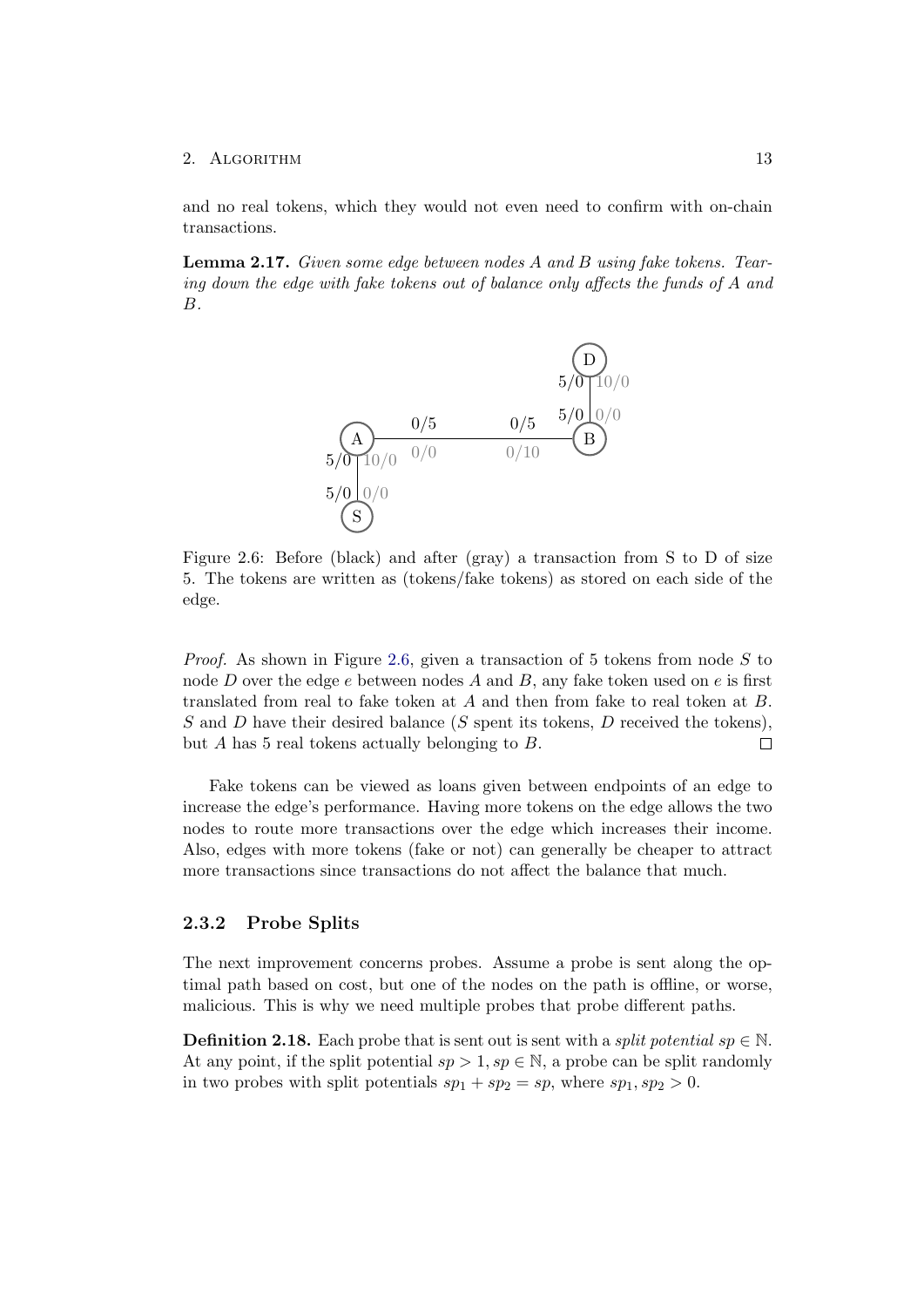In our simulation, we allowed up to 4 probes. Results might be improved if more probes are allowed, but computational cost rises too. More probes imply more found paths but also a reduction in actual throughput, since only one transaction is sent no matter how many probes are sent to find the best path. The original sender can choose the best one from the resulting paths. This decision can be based on total cost, path length or any other factor. Also, when finding two paths  $p_1$  and  $p_2$ , if they share at least one node, a combination of the paths will also yield a valid path.

Definition 2.19. The split chance depends on the estimated distance to the goal and the remaining split potential. If the distance is short, the split chance is reduced, while a big remaining split potential increases the chance of a split.

Reducing the chance of a split based on the estimated distance helps to prevent cases where the distance between  $S$  and  $D$  in hops is small, e.g. 2, but still 8 splits are done. In such cases, one or two splits at most usually find the best path.

### <span id="page-16-0"></span>2.3.3 Reverse Probes

**Definition 2.20.** Similar to the normal probe, sent from  $S$  to  $D$  to find the best path from  $S$  to  $D$ , a *Reverse Probe* is sent from  $D$  to  $S$  to find the best path from  $S$  to  $D$ . Since  $S$  decides on the actual path used for the transaction, one message from  $D$  to  $S$  containing the found paths can be omitted.

This would also mean that the scoring function should be adapted. First of all, the considered fee is not  $F_{AB}$  but  $F_{BA}$ , since the transaction would traverse the edge from B to A. Secondly, the remaining part of the scoring function would have to swap  $\alpha$  for  $\alpha'$ , since going down and going up in the tree would be the other way around when probing reversely.

## <span id="page-16-1"></span>2.3.4 Resilience

Another big optimization is making probes (and the routing scheme all together) tamper proof. For this, at least two parts of the scheme should use signatures:

- The address generation, where each node signs the address propositions for its children and sends the signed addresses for all ancestors along with an address proposition.
- The fee on each edge in the found path, as stored in the probe.

If the address propositions are not signed and passed along with new address propositions, it is possible for malicious nodes to choose their address, which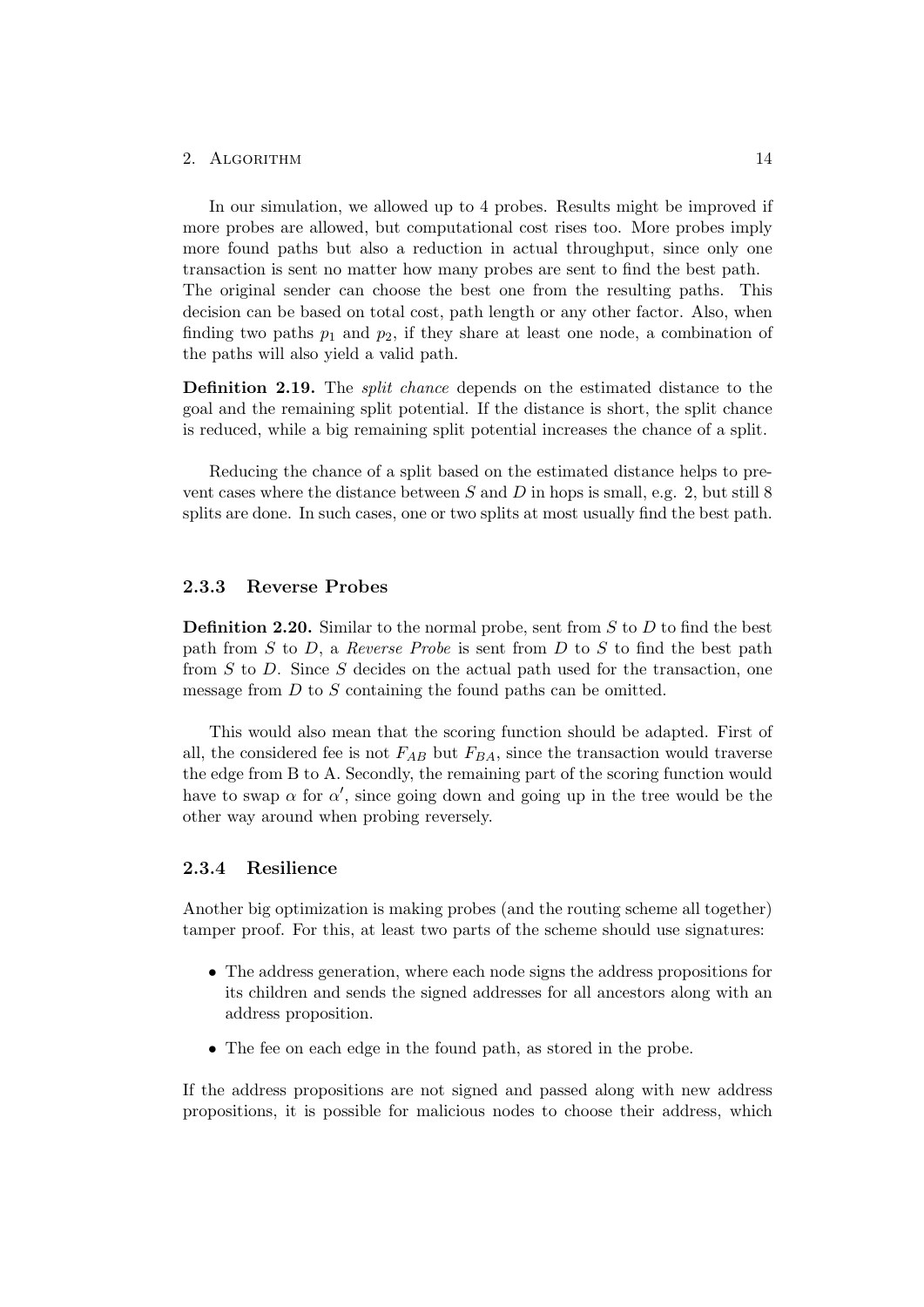could lead to transactions being routed in an inefficient way or not at all. Also, if the fees that are written in the probes are not signed or protected in some other way, malicious nodes could change these fees to whatever value they want.

## <span id="page-17-0"></span>2.3.5 Score Computation

Finally, concerning the computation of the scoring function, a node does not have to compute the score for every possible tree-neighbor pair.

**Lemma 2.21.** Given a graph  $G = (V, E)$  with one MST  $T_i$  and a node A with neighbors  $N = N_{T_i} + N_{NT_i}$ , where  $N_{T_i}$  are A's neighbors on  $T_i$  and  $N_{NT_i}$  A's neighbors in G that are not in  $N_{T_i}$ . For any node  $D \neq A$ , with  $dist(A, D)$ known, there is exactly one node  $n \in N_T$  where  $dist(n, D) = dist(A, D) - 1$ , for all others, the distance is higher than A's distance to D.

*Proof.* The MST  $T_i$  with root  $R_i$  can be rewritten as a tree with root D. All the edges and distances stay the same. Now the depth of a node gives the distance of this node to D (as opposed to the distance to  $R_i$  before). Since any node in a tree can have at most one parent (exactly one parent if the node is not root), A can have only one parent. So, the shortest path from A to D on this tree is via A's parent.  $\Box$ 

Given  $t = (T_1...T_t)$  trees and neighbors  $N = N_{T_i} + N_{NT_i}$ , the number of computed scores is  $\sum_{i=1}^{t} (|N_{NT_i}| + 1)$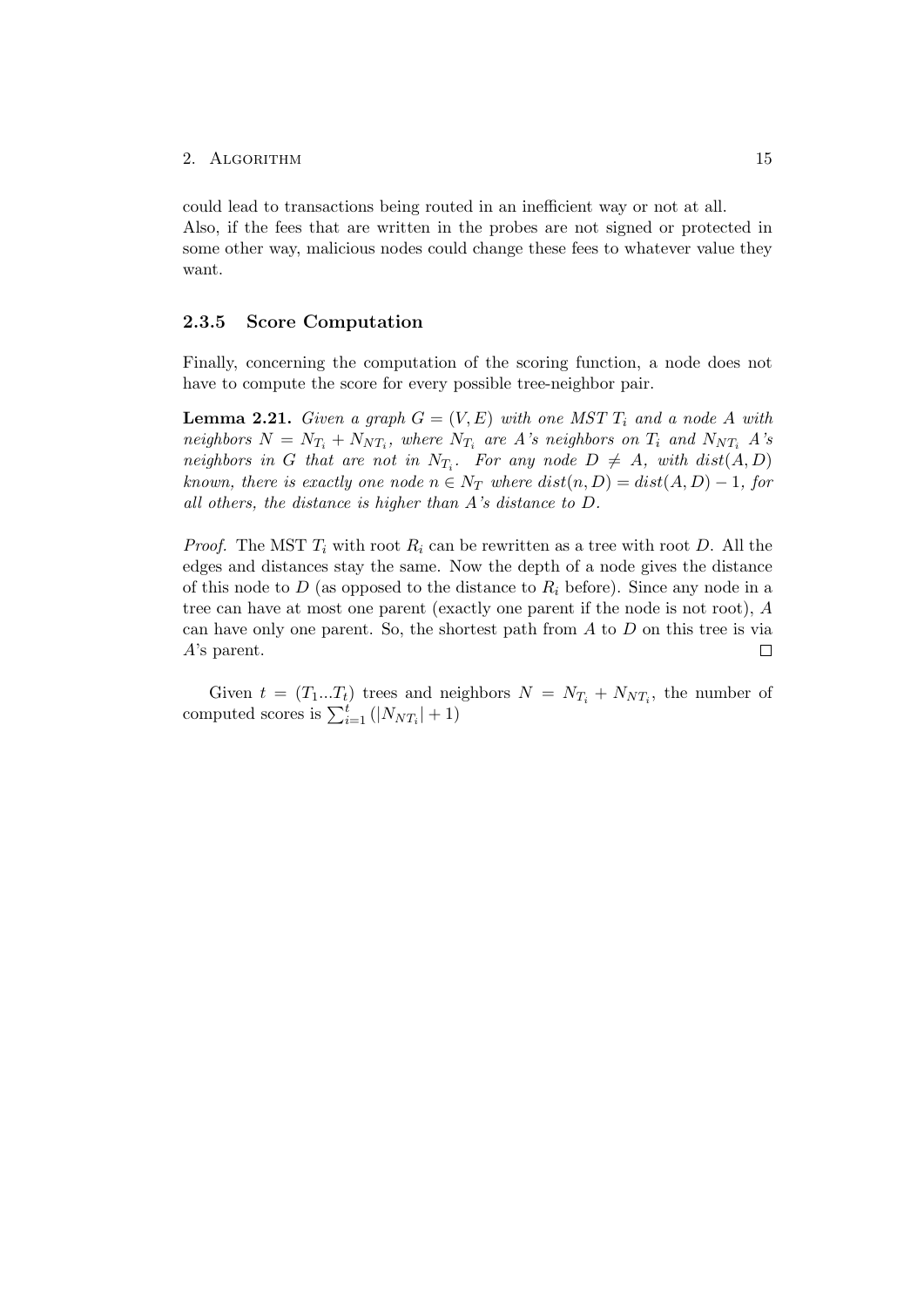# CHAPTER<sub>3</sub> Simulation

<span id="page-18-0"></span>We simulated three different versions of our algorithm. In the first simulation, we looked at general graphs, where edges have unlimited tokens and all fees are equal to 1, thus the goal was to find the shortest path. In the second simulation, we calculated the resulting cost on a snapshot of a payment channel network with a global cost function similar to the one shown in Figure [2.3,](#page-10-0) but with fees based on  $cost(\beta_1) \in [0,3]$  and not the difference of the two costs of betas (preand post- transaction), because the transactions did not yet have sizes. We did not adjust the tokens or fees after a transaction. The goal was to see if, with all newly generated trees, the algorithm could find paths with cost as close to the optimal as possible. In the third simulation, we adapted the fees after every transaction and initialized the trees with ages, i.e., potentially non optimal trees. The goal there was to demonstrate that the algorithm balances the edges even if some trees are not optimal.

The simulation had two stages. Firstly, we did the simulation with networks of 1000 nodes where one node was flagged as offline (it did take part in MST generation, but not in transaction routing). Secondly, we did the same simulations again with networks of 100'000 nodes, where 31 nodes were offline in the distance simulation, 48 in the cost simulation and 82 in the balancing simulation. Then we repeated the three simulations for both sizes of networks ten times with increasing numbers of trees  $T = 2, 4, ..., 20$ . The trees were generated with the network and not changed when increasing the number of trees (i.e., the two trees used when  $T = 2$  were the same trees as the first two when  $T = 20$ ). For each pair of simulation and network size, a new network was generated. This resulted in some networks of the same size in terms of nodes having different amounts of edges. For each simulation, 100'000 random transactions were done.

## <span id="page-18-1"></span>3.1 Metrics

The collected metrics were the average cost of found paths (or distance in the first simulation), the average optimal cost (distance) and the percentage of transactions that cost more than the optimal cost, more than twice the optimal cost,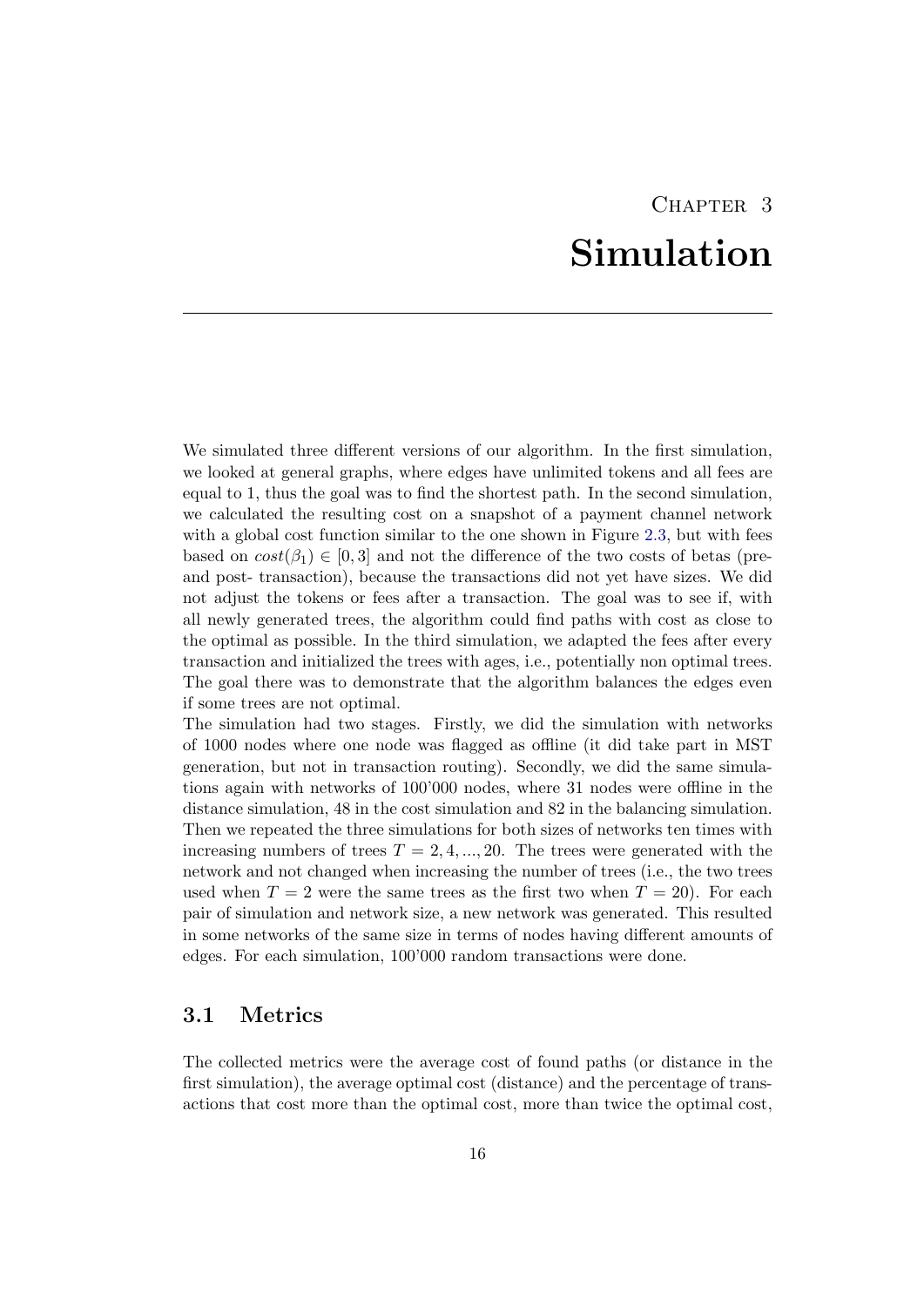#### 3. SIMULATION 17

more than three times and more than five times the optimal (although the percentage of transactions that cost over five times the optimum was rarely more than 1%, usually much less. Additionally, we tracked the standard deviation of the balances of all edges in the network for the balancing simulation. Since every edge actually consists of two edges, from  $A$  to  $B$  and vice versa, the average balance is always 0.5, since any balance from  $A$  to  $B$  is mirrored by the edge in reverse direction. We also tracked various other metrics such as number of paths found or number of splits done (but these stayed almost constant), the amount of edges in the taken path that had a balance  $\beta > 0.5$ , i.e., that did not help balancing the network (which was less than 0.002% in the worst case), a tree rating, where the rating was higher if the tree influenced more decisions in the scoring process (if all trees had the same age, all had almost the same rating, else the rating was proportional to the age). In the distance simulation, we observed a correlation between a node being close to a root and the same node observing more traffic, but, in the later two simulations, no such correlation was observable (mainly because in the second and third simulation, going down in a tree was preferable, so transactions tried to avoid going towards a root).

## <span id="page-19-0"></span>3.2 Distance Simulation

Figure [3.1](#page-20-1) shows the results of the distance simulation with 1000 nodes. In Figure [3.1a](#page-20-1) it is shown that, even with only a few trees, the amount of non optimal transaction might be big, but almost all of them are less than two times the optimal. Using 20 trees we even achieve a rate of non optimal paths of slightly more than 10%. As can be seen in Figure [3.1b,](#page-20-1) the average Distance of the found paths is almost the same as the average optimal distance. This shows that even if the found path is not optimal, the additional cost is, on average, low. It also shows that increasing the number of trees only improves performance up to some point.

For the distance simulation with 100'000 nodes, the results in Figure [3.1](#page-20-1) show that even if the network is one hundred times the size of the previous simulation, the results are not much worse. In Figure [3.1d,](#page-20-1) the average extra distance is almost equal to 1, implying that, on average, the found path is only one hop longer than the optimal. In Figure [3.1c,](#page-20-1) the amount of non optimal transactions is worse than before, but we expect the results to improve when even more trees are used. Also, the amount of transactions that are worse than twice the optimum is less than  $1\%$  when using only 20 trees.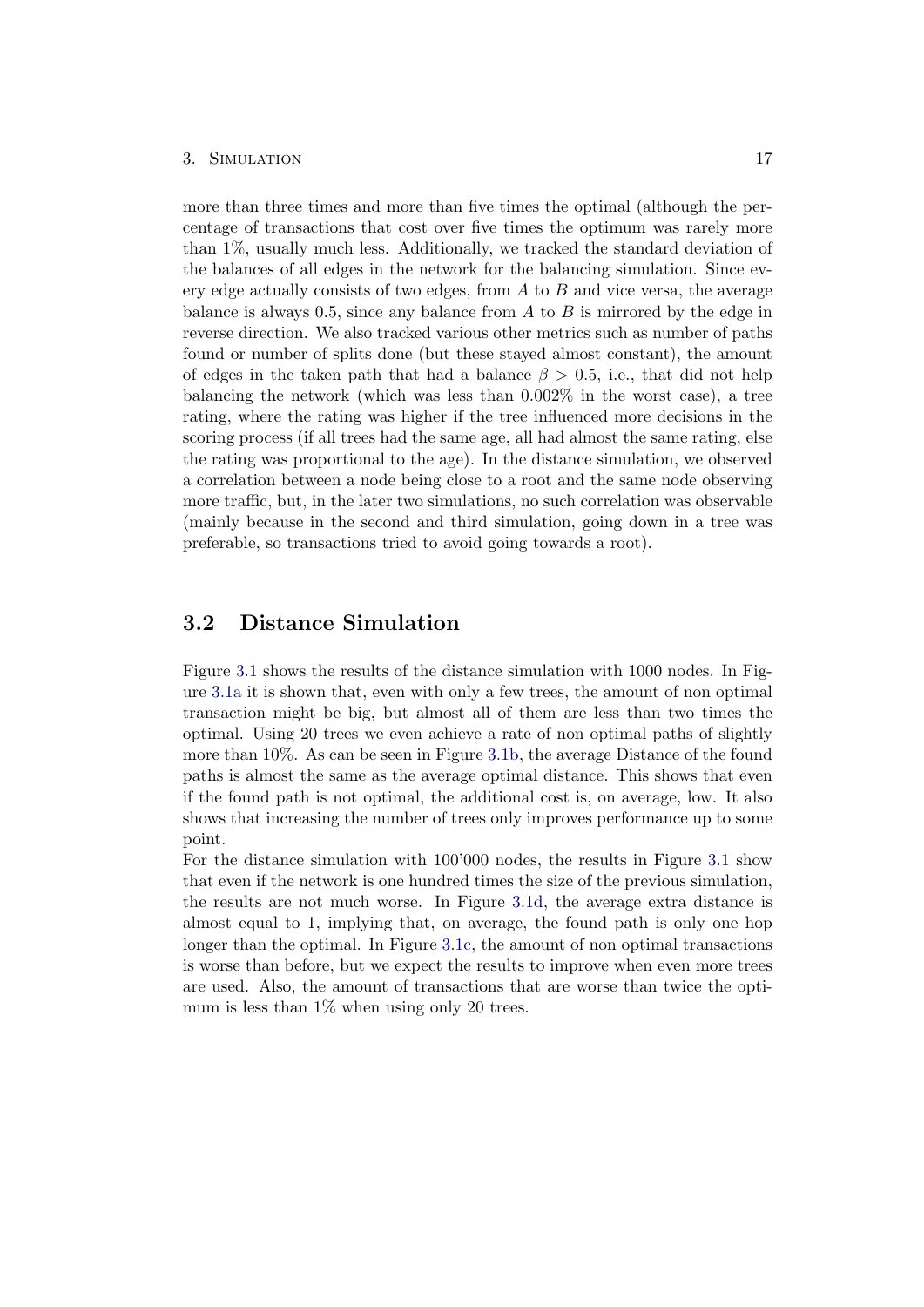## Figure 3.1:  $1^{st}$  Simulation: Distance

<span id="page-20-1"></span>

transactions depending on the number of trees with 1000 nodes.





distances with 1000 nodes



(c) Percentage of optimal and non optimal transactions depending on the number of trees with 100'000 nodes.

(d) Distances of found paths vs. optimal distances with 100'000 nodes

## <span id="page-20-0"></span>3.3 Cost Simulation

In the second simulation, edges were generated with a random capacity  $c \in [1, 10]$ and a random balance  $\beta \in [0, 1]$ , which split the capacity (or total amount of tokens) on both endpoints of the edge. In Figure [3.2](#page-21-1) we can see the results of the second simulation. As was expected, the percentage of non optimal paths (Figure [3.2a\)](#page-21-1) was higher than in the distance simulation. This is mainly because in the cost simulation, usually only one optimal path exists, whereas in the distance simulation, because all edges have cost one, potentially multiple paths of optimal length exist, so the probability to find at least one of those paths is higher.

The cost simulation with 100'000 nodes (Figure [3.2\)](#page-21-1) achieved comparable results to the 1000 node simulation. Again, most transactions were not optimal, but most cost less than twice the optimum, and only 1% cost more than three times the optimum (at 20 trees). Also, the average cost was at 169% of the average optimal cost when using 20 trees (as opposed to 141% of the optimal cost in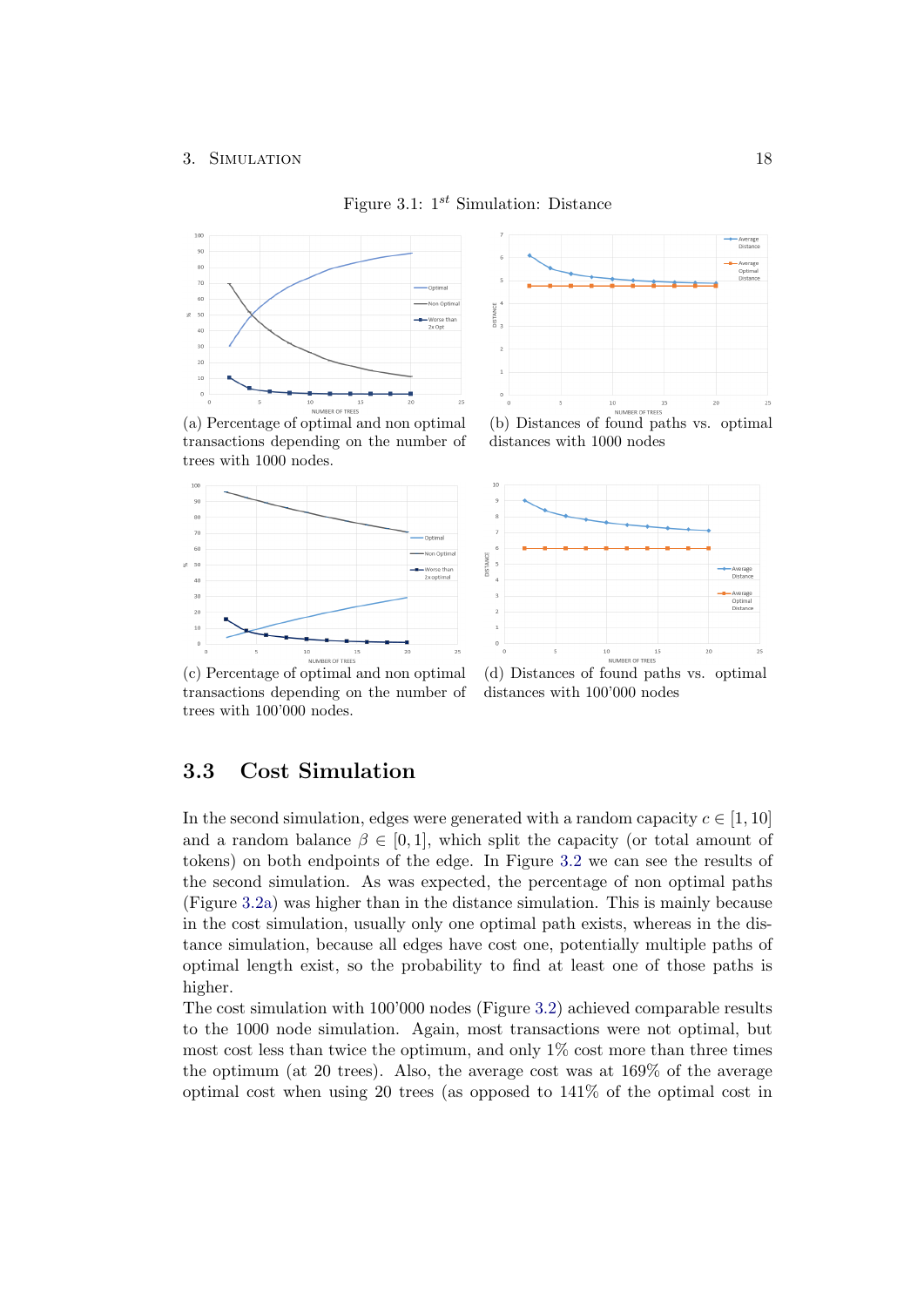<span id="page-21-1"></span>

Figure 3.2:  $2^{nd}$  Simulation: Cost







with 1000 nodes.



transactions depending on the number of trees with 100'000 nodes.

(d) Cost of found paths vs. optimal cost with 100'000 nodes.

the smaller simulation). Similar to the distance simulation, the performance can be expected to improve if more than 20 trees are used, although the increase in performance per added tree will soon be small.

## <span id="page-21-0"></span>3.4 Balancing Simulation

The third simulation is closest to an actual working network. When generating the trees, a random age between 1 and 100 was assigned to each tree (mean age: 49.3, sd: 28.3). Then, for each tree generation, a new network was generated where each edge's balance  $\beta$  was changed randomly to a value  $\beta' \in [\beta - x, \beta + x]$ , where x depends on the age of the tree and  $\beta' \in [0,1]$ . On this new, distorted network a MST was generated which then was copied into the actual network, thus generating potentially non optimal MSTs in the original network. During the routing process, the age of the MST was accounted for when computing the score of a neighbor-tree-pair (as described in Definition [2.8f](#page-10-1).). While in previous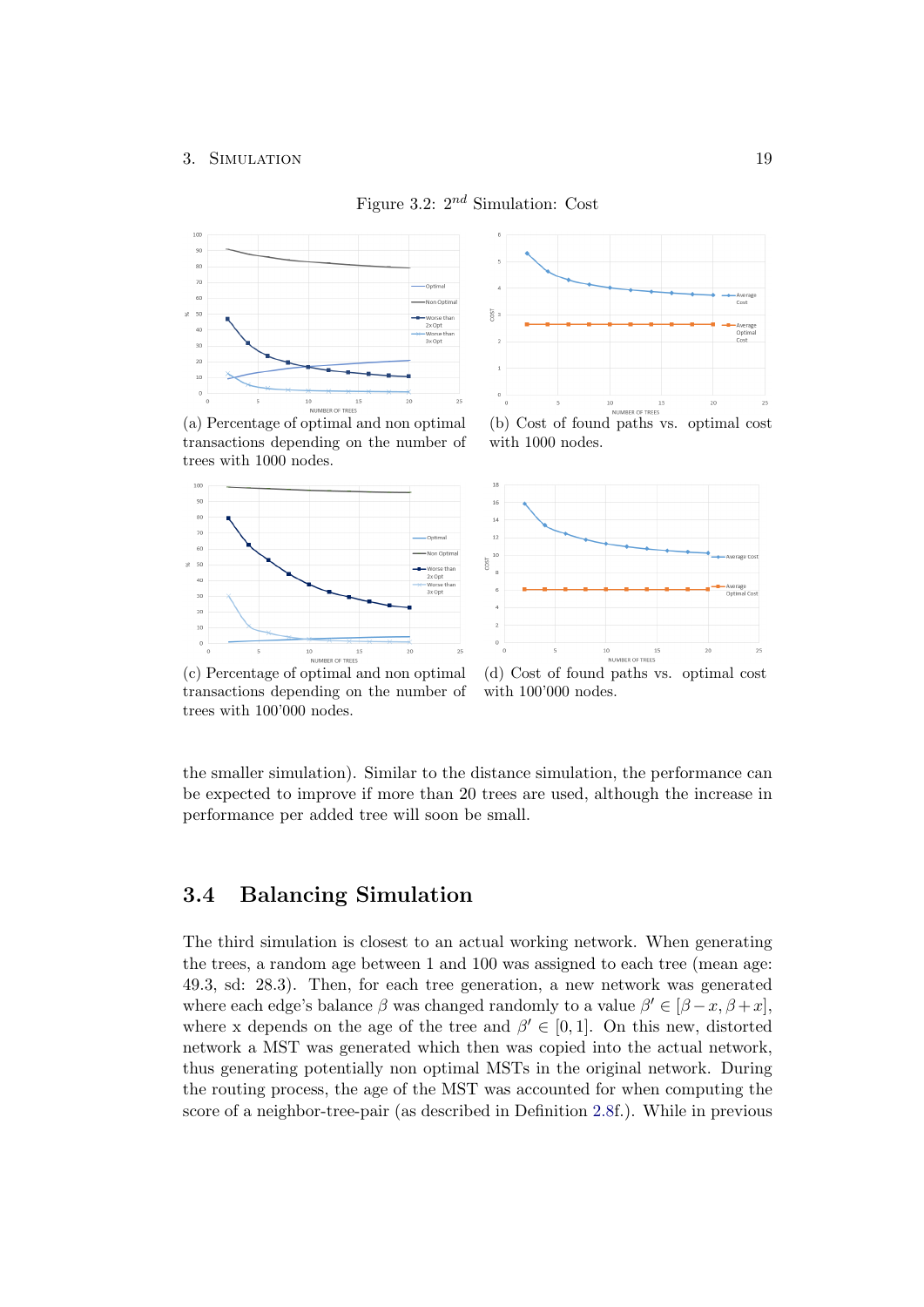<span id="page-22-0"></span>

Figure 3.3:  $3^{rd}$  Simulation: Balancing

(a) Percentage of optimal and non optimal transactions depending on the number of trees with 1000 nodes.





(b) Cost of found paths vs. optimal cost with 1000 nodes.



(c) Percentage of optimal and non optimal transactions depending on the number of trees with 100'000 nodes.

(d) Cost of found paths vs. optimal cost with 100'000 nodes.

simulations all trees equally influenced the routing decisions, in this simulation the newest tree influenced most decisions, while the oldest tree influenced hardly any decision. Figure [3.3](#page-22-0) shows the resulting average costs and optimal costs and the percentage of non optimal transactions. The results of the balancing simulation on a 100'000 node network are shown in Figure [3.3.](#page-22-0) This simulation was by far the worst performing simulation, achieving only an average cost of 234% of the optimal average cost using 20 trees, thus being the only simulation that had an average of more than two times the average optimal cost.

In Figure [3.4,](#page-23-0) the change in standard deviation over all edges is shown for five of the ten tests  $(T = 4, 8, ..., 20)$  in the small network. It should be noted that, even with only four trees, the standard deviation after 100000 transactions is still lower than it was in the beginning. Looking at the changes in the bigger network (Figure [3.4b\)](#page-23-0), the standard deviation changes a lot slower than before, due to more edges existing in the network and therefore each transaction having a smaller influence on the total standard deviation. It should be noted that, even for the case with only 4 trees, the standard deviation was still sinking after 100'000 transactions.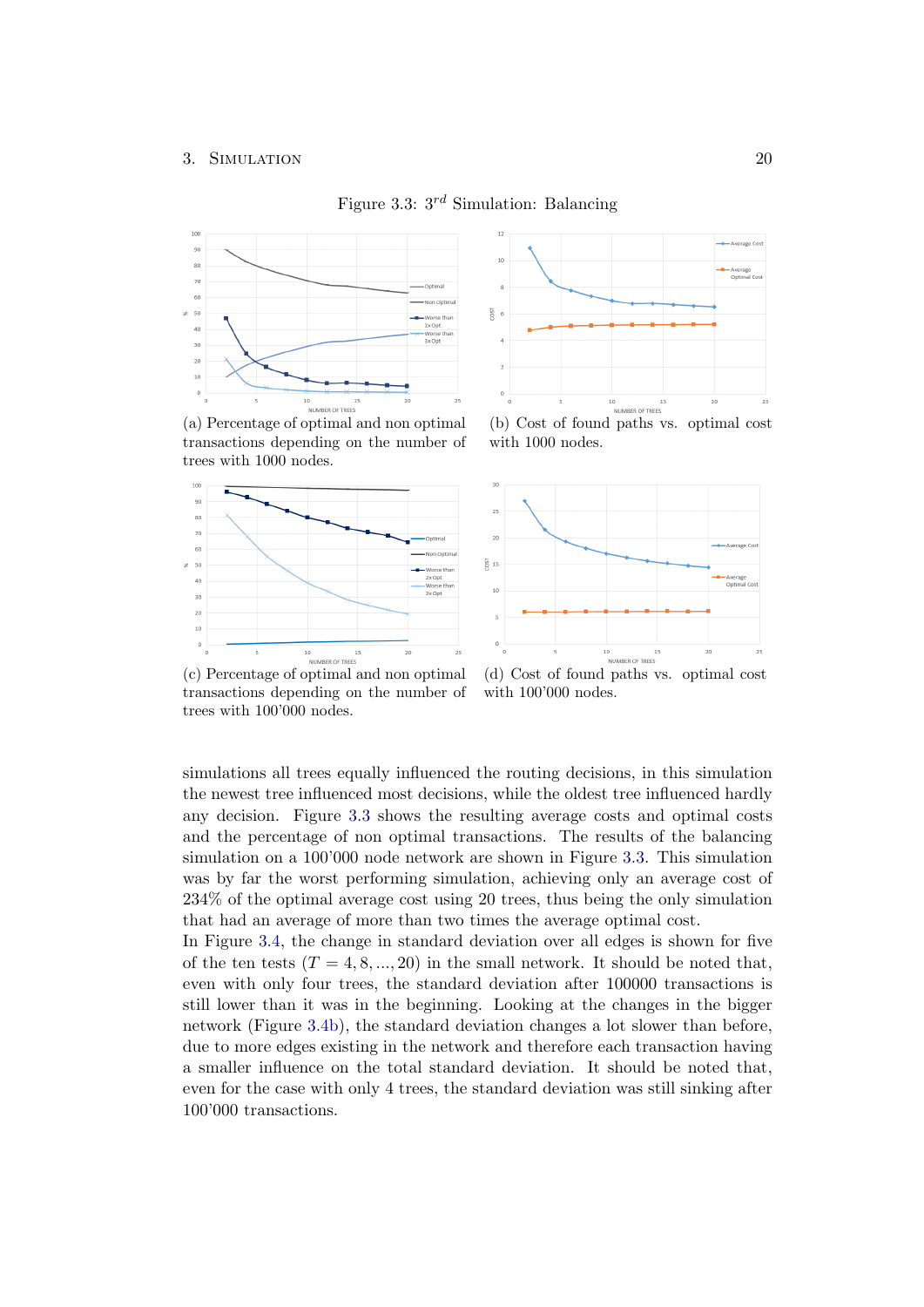Figure 3.4: Standard Deviation in  $3^{rd}$  Simulation

<span id="page-23-0"></span>

(a) Change of Standard Deviation of edge balances per 100'000 transactions when using  $t = 4, 8, ..., 20$  trees.



balances per 100'000 transactions when using  $t = 4, 8, ..., 20$  trees.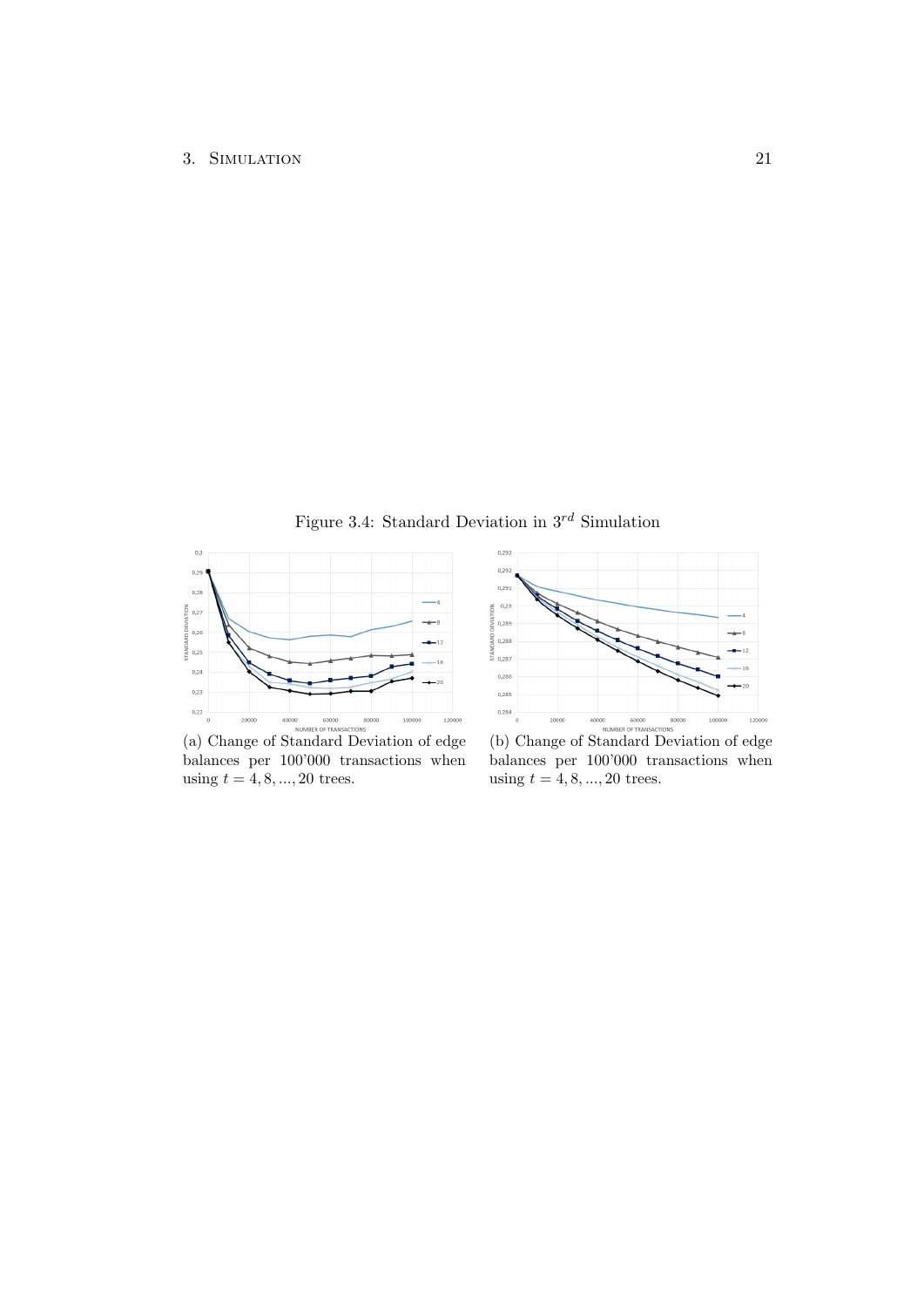# CHAPTER<sub>4</sub> Related Work

<span id="page-24-0"></span>There have already been some suggestions on how to tackle this routing problem, but many of those did not emphasize enough the special nature of edges in a payment channel network as opposed to more common graphs.

For example, the global beacon-/ or landmark-approach[\[8\]](#page-29-8) was suggested as an option to handle the routing problem in the Lightning Network. The problem with this approach is that for a transaction from some node A to some node B (that do not know the path to each other), each possible path passes a beacon node, which might result in a sizable detour. Also, since all traffic will be routed over at least one beacon node, edges close to the beacon node suffer from a potentially high traffic load, which could throw them off balance.

A second beacon approach [\[9\]](#page-29-9) was made using local beacons, i.e., each node A second beacon approach  $\lfloor 3 \rfloor$  was made using local beacons, i.e., each nodes chooses randomly, e.g.,  $\sqrt{n}$  personal beacon nodes. When nodes A and B need to route a transaction, they just exchange their beacon sets and hope that they have a beacon in common. While this approach might remove the high traffic load for the global beacon nodes, it suffers from questionable scalability and does not address the case when two nodes do not share a beacon.

Another approach that, at least partly, uses beacons, is Flare[\[10\]](#page-29-10). This algorithm uses a hybrid of proactive and reactive protocols. First, it stores some amount of edges in the network (generally the neighborhood of that node), as well as paths to some beacon nodes. Then, as soon as a transaction needs to be routed, it dynamically scores the different possible paths, after probing them, based on, e.g., the fees on these paths. It then routes along the best path. If, for some reason, the path does not work, the second best path is tried and so on. If no path works, beacons are used to find new paths. Our improvement on this method is that we do not rely on storing parts of the network on every node, mainly because this information might be volatile, but also to save on memory consumption. Additionally, for nodes that are relatively far away from each other, this algorithm still has the problems that the previous attempts had, that potentially big detours arise based on the beacon approach for long distance transactions.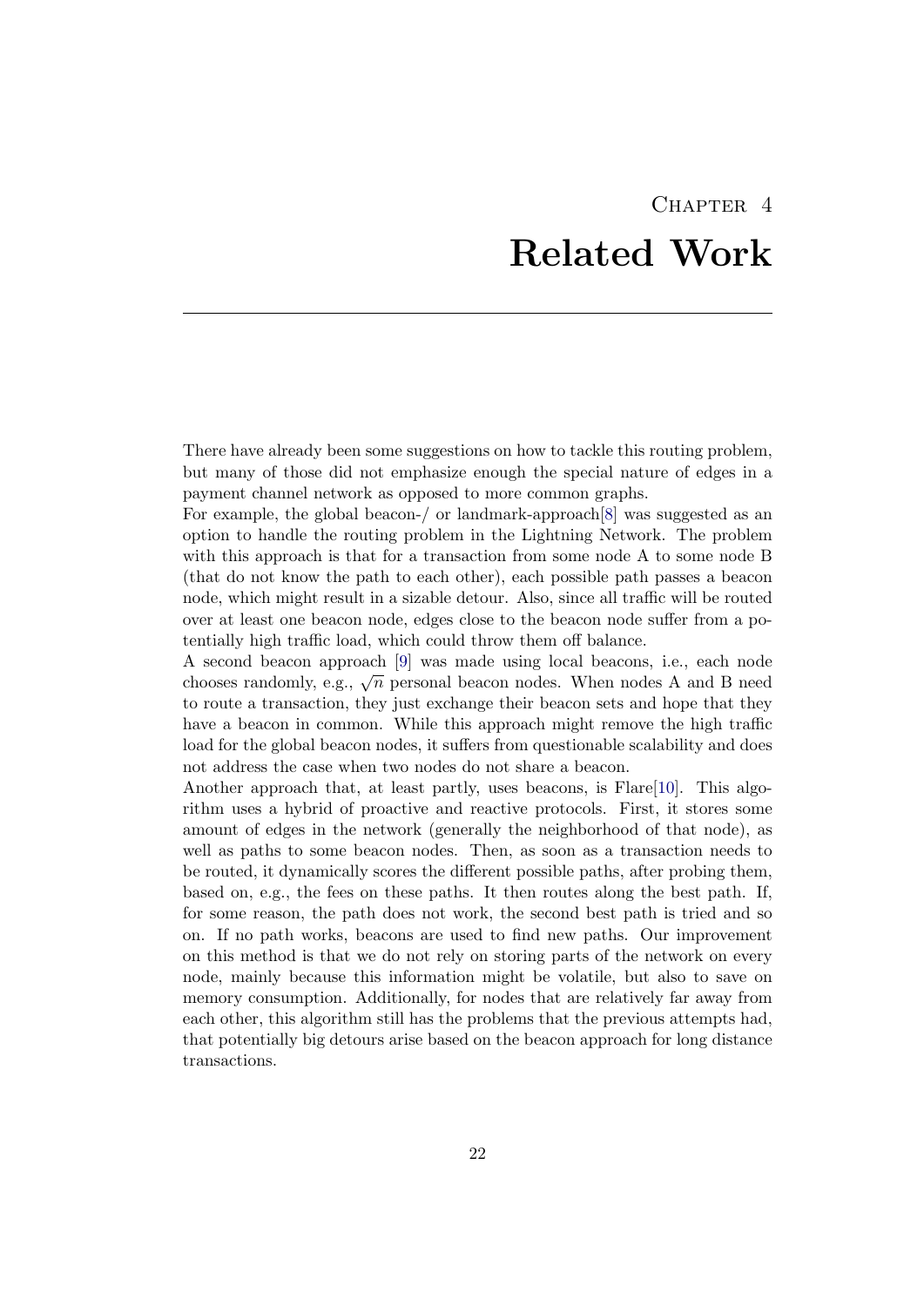## CHAPTER<sub>5</sub> Discussion

<span id="page-25-0"></span>When trying to tackle the routing problem in micropayment channel networks, being able to balance the edges in the network is an important factor that should not be neglected. The three stated goals for a routing algorithm in these kind of networks, finding a path, balancing the network and minimizing the cost, summarize the results of the simulations.We have shown that our algorithm can find a path of nearly minimal length in the first simulation, that the algorithm can minimize the cost in the second and third simulation and that it balances the network edges if new trees are generated fast enough.

Although the algorithm did not perform as good in the second and third simulation as it did in the first one, reaching an average cost of less than 200% of the average optimal (except the last simulation, which was under 300%) is still acceptable.We did an additional balancing simulation on a different network with 100'000 nodes and 50 trees to see if better results are possible. While the average cost was 188% of the average optimal cost, the percentage of transactions that cost more than twice the optimum sank to 39%, while only 4.6% cost more than three times the optimum.

While this algorithm was designed with payment channel networks in mind, it does work well with other routing problems. If balancing of edges is not a concern, then the algorithm can be used after generating a set of trees with no need to frequently generate new trees (unless the network itself changes). Then performance could be optimized by using an ideal set of roots. Ideas on how to find these roots can be adapted from Thorup [\[11\]](#page-29-11). One should focus on distributing roots such that all nodes have a small distance to at least one root.

Interestingly, in the 1000 node networks, the second simulation did worse in terms of average cost than the third, even though the third simulation was expected to do worse because of the change of fees. This is most likely due to the different amount of edges in the networks, as the networks were randomly generated, the network in the second simulation had an average degree of 18 while the average degree in the third simulation was around 7. So, because of more edges in the network, it was harder to find the optimal path with only a few trees.

Looking at the results of the balancing simulation in figure [3.4,](#page-23-0) it is interesting to see that the standard deviation (SD) of all edges in the network is still lower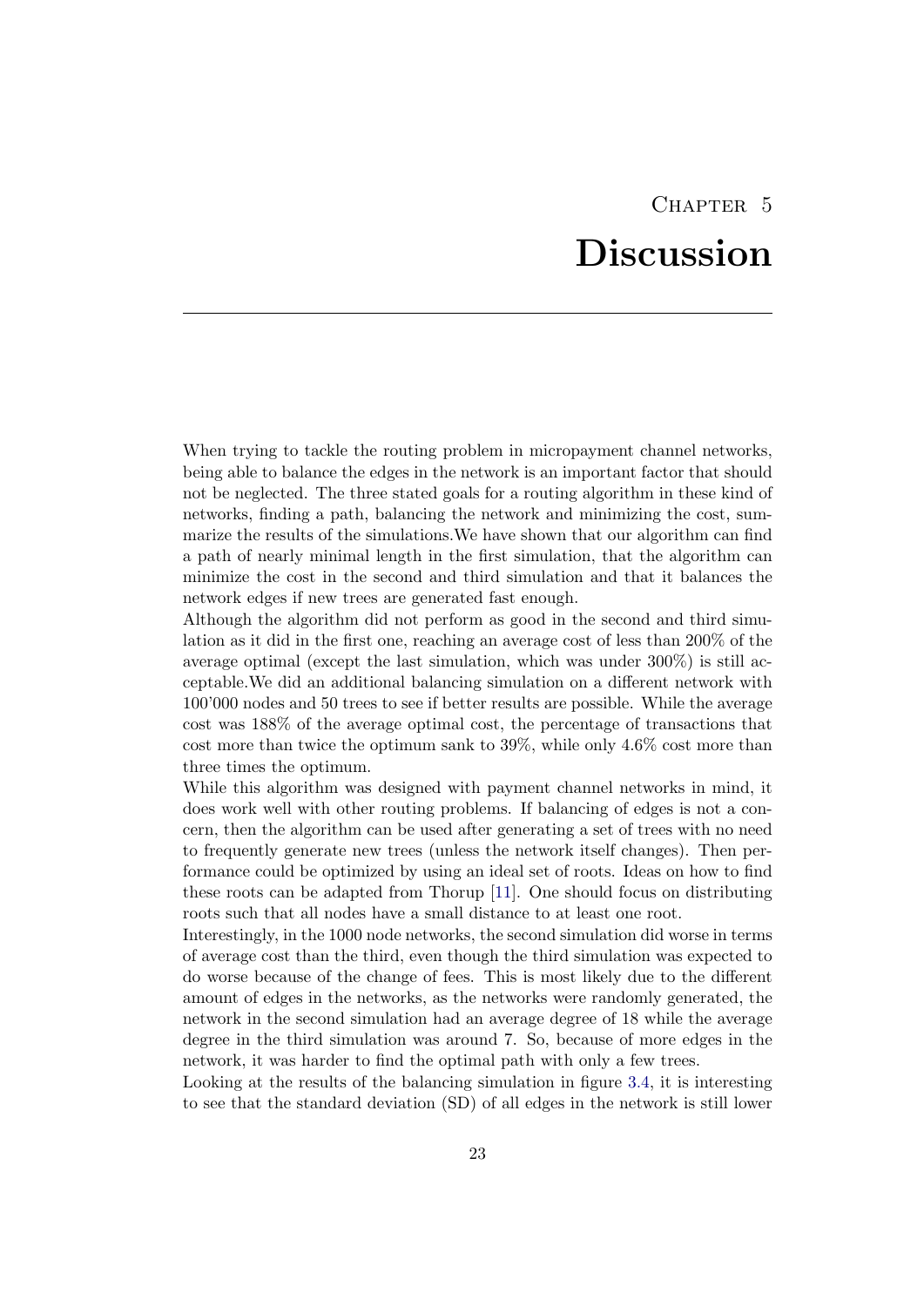### <span id="page-26-0"></span>5. Discussion 24



Figure 5.1: Lists of neighbors

than the original SD, even after 100'000 transactions. However, the original balances were generated randomly, so a fast decrease in the first few transactions is to be expected. Assuming an average usage of 100 transactions per second, this means that even with only 2 MSTs, the network will be balanced after 16.6 minutes or 100'000 transactions. Than means that it suffices to generate a new tree every 10 minutes or every new block on the blockchain. In the large network simulation, no matter the amount of used trees, after  $100'000$  transaction, the standard deviation was still sinking. Since all transactions were done randomly, i.e., start and goal node were decided randomly, this was to be expected. However, if used in a real environment, the transactions will probably not be randomly distributed, but rather mostly localized, i.e., transactions will tend to repeat themselves or at least transactions involving one specific node will include a limited set of other nodes in most cases (e.g., the same people shopping at the same store).

Also, because the results on average cost in the third simulation were just as good as the results of the second simulation, we can conclude that older trees do not limit the functionality of the algorithm. This, together with the change in standard deviation, implies that having more trees (up to some point) will increase the performance of the algorithm, even if the trees are old and the information stored in them is deprecated.

When comparing our approach to storing the whole graph at every node, it is apparent that storing the whole graph will produce better paths, as the whole information is available at every node. However, our algorithm uses less memory. Let us look at three different ways to store the whole network. The simplest one is using a bitmap to store, which nodes are connected to which (one bit is enough in the distance approach, for the cost approach it would need more than one bit to not only store an existing edge, but also the cost). This leads to a usage of at least  $n^2$  bits. The second approach would be to store all edges as a list of neighbors (Figure [5.1\)](#page-26-0), where for every node all neighbors are stored in a list. This approach needs for the neighbors alone at least  $2 \times E \times log_2(n)$ bits. The third approach would be storing all edges as pairs  $(A,B)$ , which uses  $E \times 2 \times log_2(n)$  bits.

Say we have a network with 100'000 nodes and 50 trees. Also, assume that the average depth of any node in any tree is 60 (which is an overestimation), then the memory consumption of one node address is the number of trees times the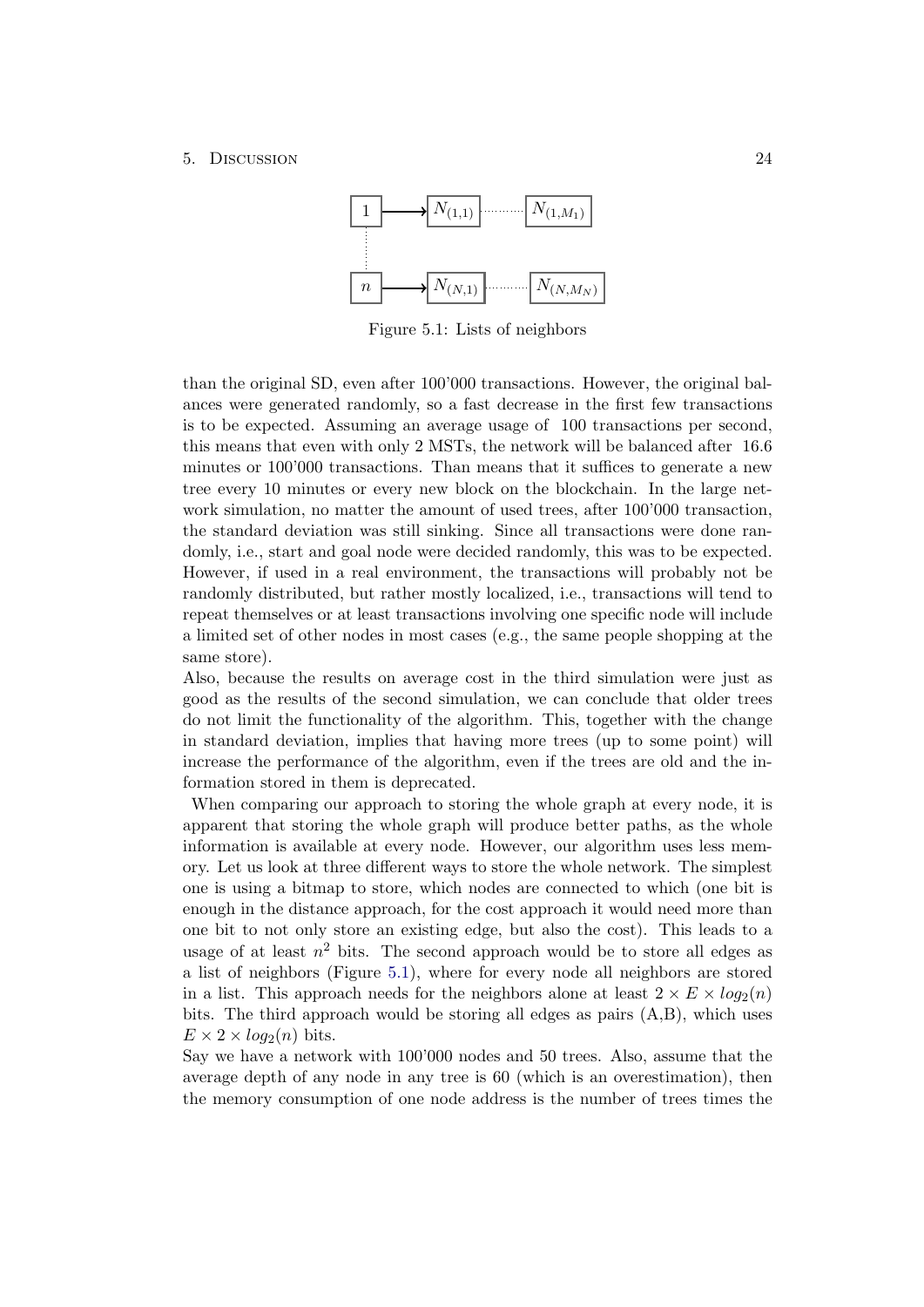#### 5. Discussion 25

tree address size, or  $50 \times (10 + 32 + 60 \times 16) = 50'100 \approx \frac{n}{2}$  $\frac{n}{2}$  bits. The average memory consumption is therefore the addresses of the node plus the addresses of all neighbors,  $\frac{2E}{n} \times \frac{n}{2} = E$ . This beats the other solutions by a factor of  $2log_2(n)$ . This is obviously an overestimation of memory consumption of our algorithm, since an average depth of 60 is really high and also 16 bits per level of depth is a lot. Still it can be seen that the memory consumption is lower than storing the whole graph.

However, there are limitations to our algorithm. Firstly, if the average degree of the nodes is high, that is, the network contains many edges, the algorithm is less effective. The performance could be increased by adding more trees, but this would also increase the computational cost, message size and memory usage and therefore is only useful up to some point. A second problem is that, with malicious intent and enough nodes under control, an attacker might damage the network by, e.g., having a set of nodes that try to separate two sets of nodes such that any transaction from a node in one set to any node in another set will pass over at least one malicious node and is then routed for a high cost to a different malicious node before being routed to the destination.

There are still some problems left which could be tackled in future work. Some examples would be increasing the security, that is, adding more signatures and other control mechanisms to prevent attacks like the one described above, finding an addressing scheme that uses less memory than our approach while still providing the information necessary without decoding, using different probes such as slower probes, which could allow nodes to store or hold probes for a very short amount of time to increase the balancing and decrease cost if another transaction going in opposite direction is found or building completely trust based networks (i.e., only edges with fake tokens) and the resulting possibilities and problems.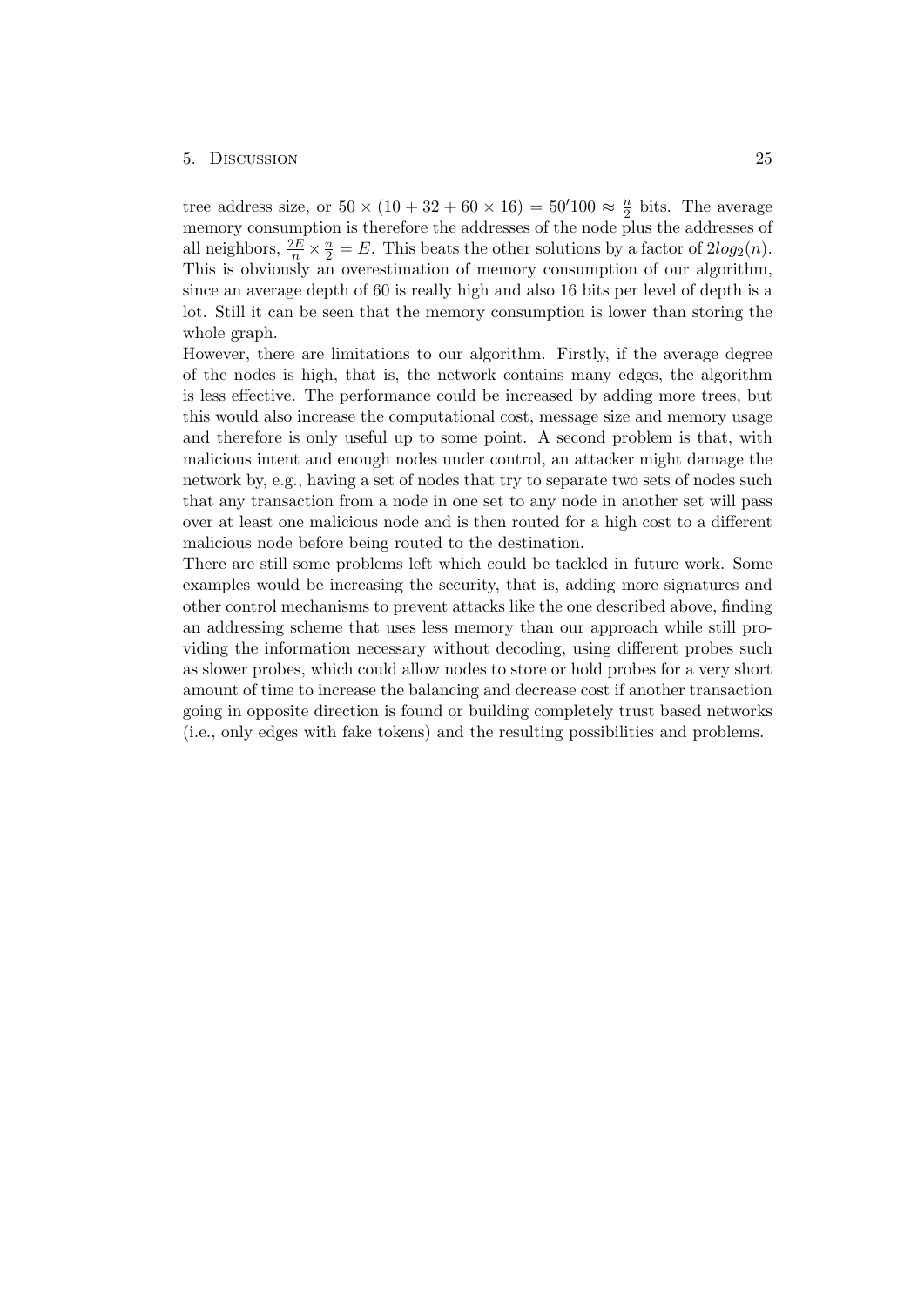# CHAPTER<sub>6</sub> Conclusion

<span id="page-28-0"></span>In this thesis we looked at newly emerging routing problems in micropayment channel networks. Because of the special nature of these networks, mainly the volatility of the edges, the usual routing algorithms do not work as intended. If the balancing factor is not accounted for, algorithms run the risk of rendering edges one sided and thus increasing the difficulty to find appropriate paths. Our algorithm showed that it is capable of solving the routing problem in general graphs as well as in these special networks, while the memory usage and computational cost scales well with increasing sizes of networks. It really shines when working with big networks with a relatively small number of connections. While for small networks, storing a routing table still outperforms our approach (by using a lot more memory), this solution is not possible for large networks, because the table would be too big and because of the volatile character of the edges, the number of status update messages would congest the channels.